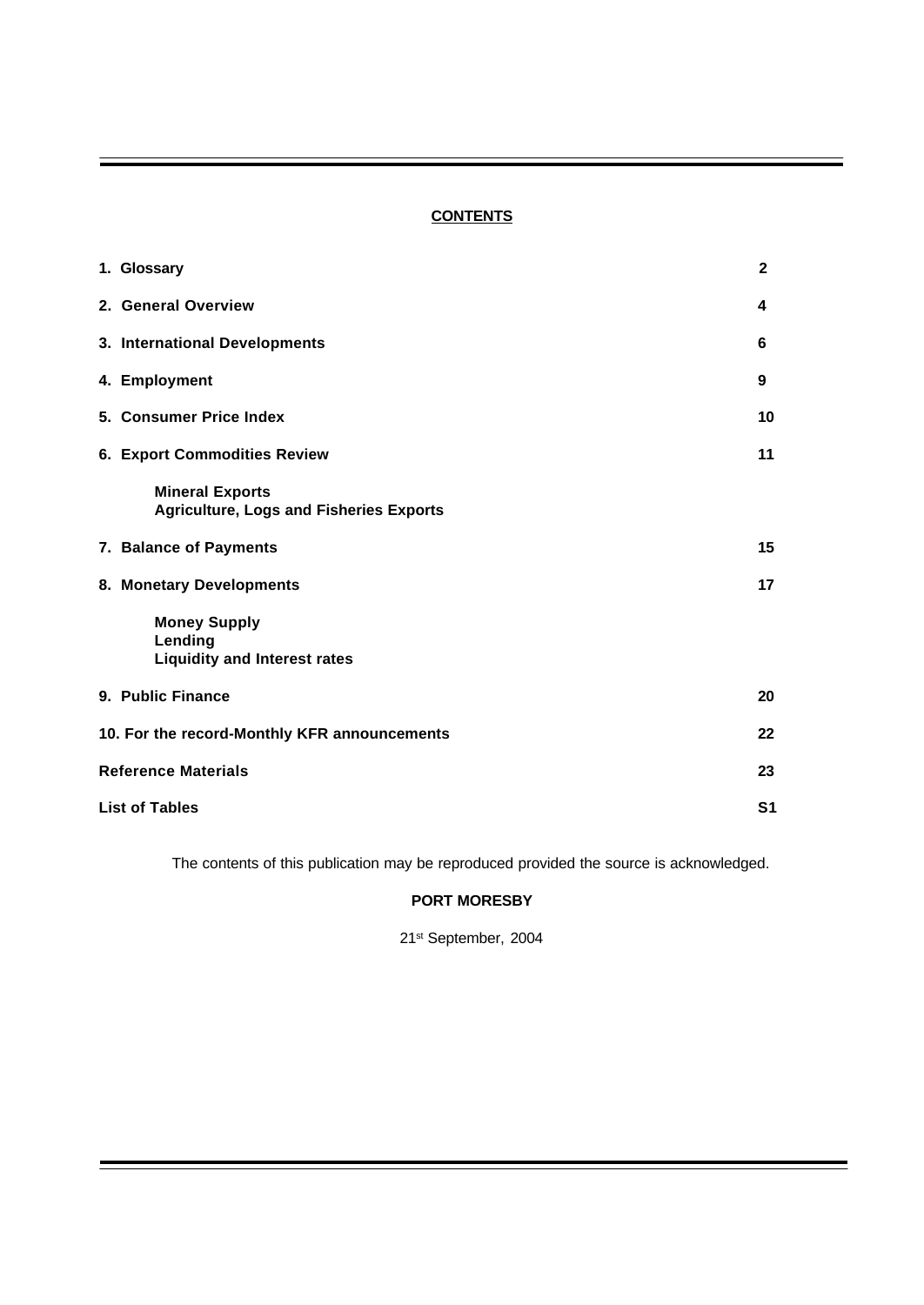## **1. GLOSSARY OF TERMS AND ACRONYMS**

| <b>Balance of Payments</b>                 | A statistical statement that systematically summarises a country's economic<br>transactions with the rest of the world, over a specific time period. It comprises<br>the Current and Capital and Financial Accounts.                                              |
|--------------------------------------------|-------------------------------------------------------------------------------------------------------------------------------------------------------------------------------------------------------------------------------------------------------------------|
| <b>Broad Money Supply (M3*)</b>            | Total volume of money comprising narrow money (M1*) and quasi money in<br>the economy at a point in time. See narrow and quasi money.                                                                                                                             |
| <b>Cash Reserve Requirement (CRR)</b>      | A requirement imposed on commercial banks to hold cash as a percentage<br>of total deposits and other prescribed liabilities at all times.                                                                                                                        |
| <b>Capital Account</b>                     | Records all transactions that involves the receipts or transfers of capital and<br>acquisitions/disposal of non-produced, non-financial assets such as pur-<br>chase of production facilities, i.e. plants and machinery, etc.                                    |
| <b>Current Transfers Account</b>           | This account records all foreign transactions that are not transfers of capital<br>and can not be repaid. These includes donations, gifts and grants,<br>superannuation funds and licensing fees.                                                                 |
| <b>Exchange Settlement Account (ESA)</b>   | Accounts of the commercial banks with the Central Bank for settlement<br>transactions with each other.                                                                                                                                                            |
| Exclusion-based CPI measure <sup>1</sup>   | This involves zero weighting of volatile sub-groups or items such as fruit &<br>vegetables, betelnut and prices which are largely determined by non-market<br>(seasonal) forces, as well as alcoholic drinks, cigarettes & tobacco, etc. See<br>'Underlying CPI'. |
| <b>Financial Account</b>                   | Records all transactions associated with changes of ownership of foreign<br>financial assets such as holdings of monetary gold, special drawing rights<br>(SDR), claims on non-residents and foreign liabilities of an economy.                                   |
| <b>Headline Consumer Price Index (CPI)</b> | A measure of inflation as calculated and published quarterly by the National<br>Statistical Office (NSO).                                                                                                                                                         |
| <b>Income Account</b>                      | Records foreign transactions such as compensation of employees, which<br>covers wages, salaries, and other benefits in cash and kind, dividends and<br>interest earned on investments.                                                                            |
| <b>Inscribed Stock</b>                     | A Government bond or debt instrument sold to the public for a maturity term<br>of one year or longer for the purpose of Budget financing. A coupon is paid<br>to the holders every six months.                                                                    |
| Kina Facility Rate (KFR)                   | Official benchmark rate used by the Bank of Papua New Guinea to signal its<br>monetary policy stance. The KFR is announced monthly by the Governor and<br>published in the newspapers and on the Bank's website.                                                  |
| <b>Liquid Assets</b>                       | Assets of the commercial banks, which are near liquid form, comprising<br>cash, ESA balances, Treasury bills and Inscribed stocks less than 3 years<br>to maturity.                                                                                               |
| Minimum Liquid Asset Ratio (MLAR)          | A prudential requirement imposed by the Central Bank on commercial banks<br>to hold liquid assets as a percentage of total deposits and other prescribed<br>liabilities at all times.                                                                             |

1 (See 'For the Record: Measures of Inflation' on p.46 in the 2001 December QEB)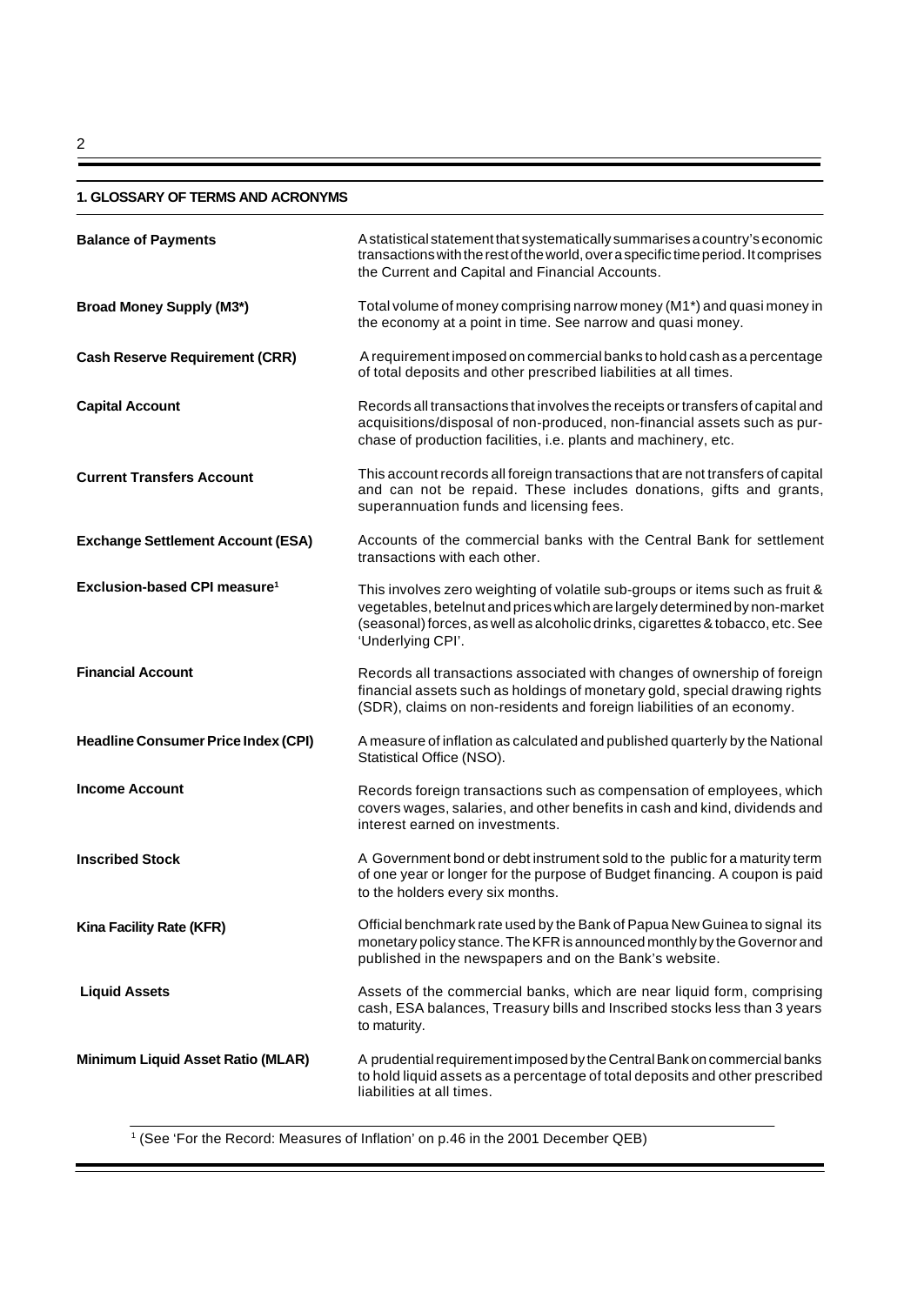| <b>Monetary Base</b>                          | Comprised of currency held by the public and liquidity assets of the commer-<br>cial banks, including deposits held with the Central Bank under the Repur-<br>chase Agreement Facility (RAF) or Repos.                                                                                                                                  |
|-----------------------------------------------|-----------------------------------------------------------------------------------------------------------------------------------------------------------------------------------------------------------------------------------------------------------------------------------------------------------------------------------------|
| <b>Narrow Money</b>                           | A component of total money supply that is considered liquid or can be<br>converted easily to cash on demand, and comprises of currency in circulation<br>(held outside the banking system) and demand deposits.                                                                                                                         |
| <b>Open Market Operations (OMO)</b>           | Operations of liquidity management conducted by the Central Bank with<br>commercial banks and other financial intermediaries involving Government<br>securities, Repos and foreign exchange trading to influence short-term<br>interest rates.                                                                                          |
| Over the year CPI                             | Percentage change in the CPI of a quarter compared to the corresponding<br>quarter of the previous year (Also called 'annual' CPI).                                                                                                                                                                                                     |
| <b>Portfolio Investment</b>                   | Investments, mainly in equity and debt securities such as bonds and notes,<br>money market debt instruments and financial derivatives, as well as long-<br>term debt, equity and securities.                                                                                                                                            |
| <b>Quasi Money</b>                            | A component of total money supply that is not easily convertable to cash on<br>demand and comprises of savings and term deposits.                                                                                                                                                                                                       |
| <b>Repurchase Agreement Facility</b><br>(RAF) | An agreement between the commercial banks and the Central Bank to sell<br>and repurchase a Government security (e.g. Government Treasury bills) for<br>overnight to 14 days. Transaction can be collateralised or unsecured (Also<br>called Repos).                                                                                     |
| <b>Reserve Money</b>                          | A measure of money, which includes currency holdings of commercial banks<br>and their deposits at the Central Bank and money in circulation.                                                                                                                                                                                            |
| <b>Tap Facility</b>                           | A facility conducted by the Central Bank for sale of Treasury bills and Inscribed<br>stocks to the public.                                                                                                                                                                                                                              |
| <b>Temporary Advance Facility</b>             | A statutory mechanism stipulated under Section 54 of the Central Banking Act<br>2000, that provides the National Government with access to short-term<br>financing to meet mismatches in revenue.                                                                                                                                       |
| <b>Trade Account</b>                          | Records all economic transactions associated with merchandise exports<br>and imports of physical goods. A surplus means that exports have exceeded<br>imports, while the reverse will result in a deficit.                                                                                                                              |
| <b>Treasury bill</b>                          | Government security or debt instrument sold at a discount value, but re-<br>deemed at face value on maturity for purposes of Budget financing. In PNG,<br>Treasury bills are issued for 28,61,91 and 182 day maturities.                                                                                                                |
| Trimmed-mean CPI measure <sup>1</sup>         | A fixed proportion of prices at each end of the distribution of price changes are<br>zero weighted and the mean of the remaining price changes recomputed. See<br>also 'Underlying CPI'.                                                                                                                                                |
| <b>Underlying CPI</b>                         | A measure of inflation that excludes short-term volatile movements in prices,<br>such as seasonal factors (prices of fruit, vegetables and betelnut), Govern-<br>ment policy decisions (tax system reforms, etc.) and price controlled items.<br>The exclusion-based and trimmed-mean CPI measures are both underlying<br>CPI measures. |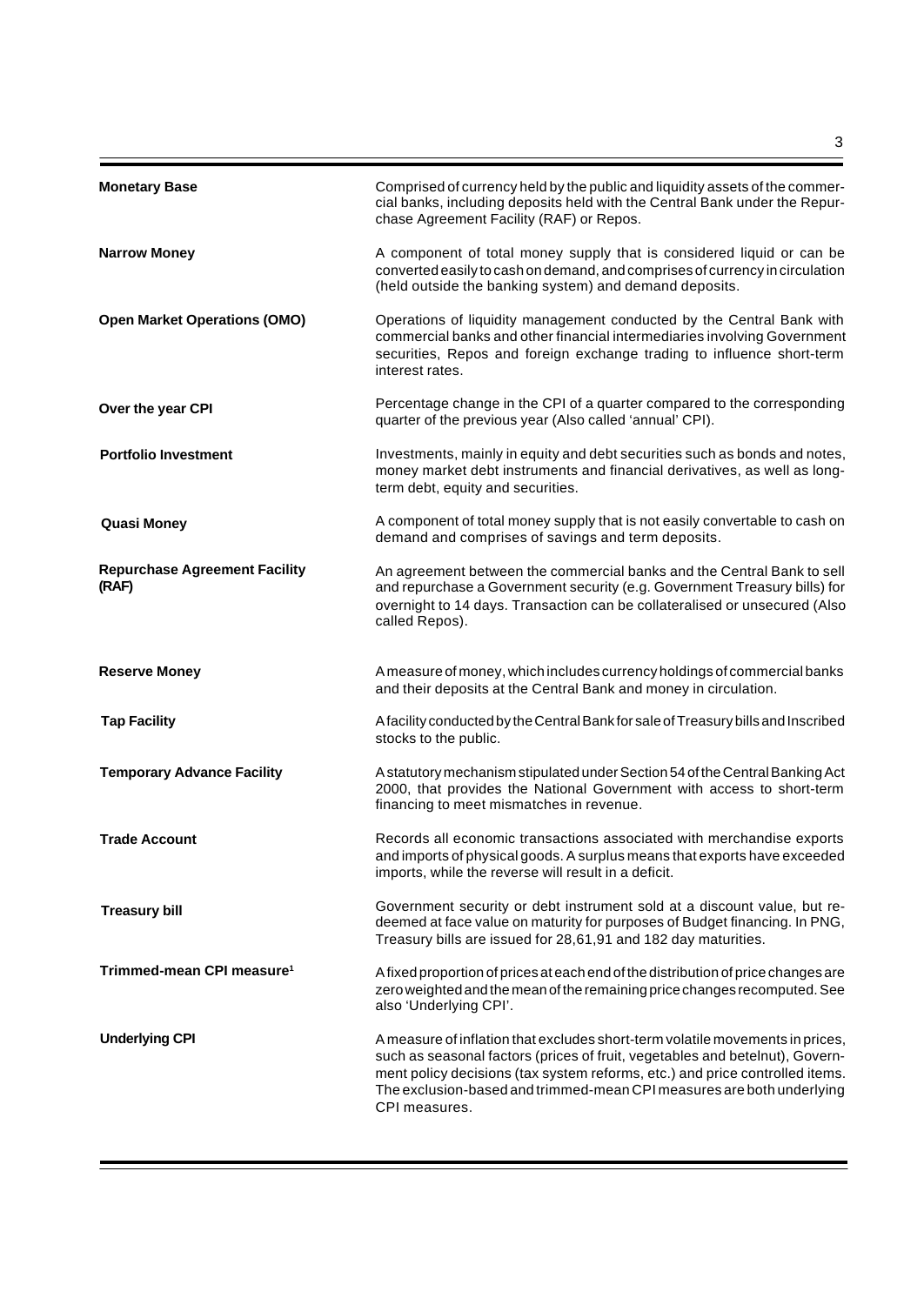## **2. GENERAL OVERVIEW**

The main indicators available to the Bank of PNG support the positive growth in economic activity during the first half of 2004. The external sector remained strong with a surplus in the balance of payments, reflecting higher international prices for most of PNG's export commodities combined with increased production of most agricultural export commodities. In domestic developments, employment increased in the March quarter of 2004 and tight Government expenditure controls resulted in a large surplus in the first half of 2004. As a result of the high foreign exchange inflows, international reserves increased, the exchange rate stabilised and inflation rate declined to a historical low level. Interest rates continued to decline reflecting the easing stance of monetary policy and thus, helped to create the environment conducive for lending and private sector activity.

Latest data from the Bank's Quarterly Employment Survey indicates that the level of employment in the formal private sector, excluding mining and petroleum, and the North Solomons Province (NSP) increased by 3.9 percent over the year to March 2004, compared to an increase of 4.4 percent in the corresponding period in 2003. The increase reflected higher employment levels in all sectors except the finance and other services sector, and in all regions except the NCD and Morobe regions.

The headline inflation rate as measured by the Consumer Price Index (CPI) was zero in the June quarter of 2004, compared to 1.4 percent in the March quarter of 2004. The lower outcome was due to a fall in the index for 'Drinks, tobacco and betelnut' and 'Transport and communication' expenditure groups, which offset increases in all the other expenditure groups. By region, all urban areas from which CPI is collected recorded increases in the June quarter of 2004 except Port Moresby. The annual headline inflation rate was 1.9 percent in the June quarter of 2004, compared to 19.0 percent in the June quarter of 2003.

The underlying exclusion-based CPI measure increased by 0.8 percent in the June quarter of 2004, compared to 1.0 percent in the previous quarter, while the underlying trimmed-mean CPI remained unchange. The annual underlying exclusion-based and trimmedmean measures were 2.6 percent and 0.8 percent respectively, in the June quarter of 2004.

The average daily nominal kina exchange rate remained stable against the major currencies over the June quarter of 2004. The kina marginally appreciated against the US and Australian dollars and euro, while it depreciated against the British pound sterling and remained unchanged against the Japanese yen.

The weighted average kina price of exports increased by 11.9 percent in the June quarter of 2004, relative to the corresponding quarter of 2003 due to higher international prices for mineral exports. There was a 15.6 percent increase in the weighted average price of mineral exports, with higher kina prices of all mineral exports. For the agricultural, forestry and marine product exports, the weighted average price declined by 1.6 percent, accounted for by lower kina prices of most agricultural export commodities except palm oil, copra, copra oil and marine product exports.

The overall surplus in the balance of payments for the first six months of 2004 was K19 million, compared to a deficit of K96 million in the corresponding period of 2003. This outcome was the result of a significant improvement in the current account surplus, which more than offset a deterioration in the capital and financial accounts.

The current account recorded a surplus of K198 million in the first six months of 2004, compared to a surplus of K19 million in the corresponding period of 2003. This outcome was the result of a higher surplus in the trade account, combined with lower net income payments, which more than offset higher net service payments and lower net transfer receipts.

The capital and financial account recorded a deficit of K197 million in the first six months of 2004, compared to a deficit of K66 million in the corresponding period of 2003. The deterioration reflected an increase in foreign asset holdings comprising of a build-up in foreign currency account balances of the mineral companies and increased net foreign assets of the commercial banks, combined with a reduction in foreign liabilities reflecting higher loan repayments by the Government.

The level of gross foreign exchange reserves at the end of June 2004 was K1,750.9 (US\$550.2) million, sufficient for 5.0 months of total and 6.7 months of nonmineral import covers.

The Bank of PNG maintained its easing of monetary policy stance during the second quarter of 2004,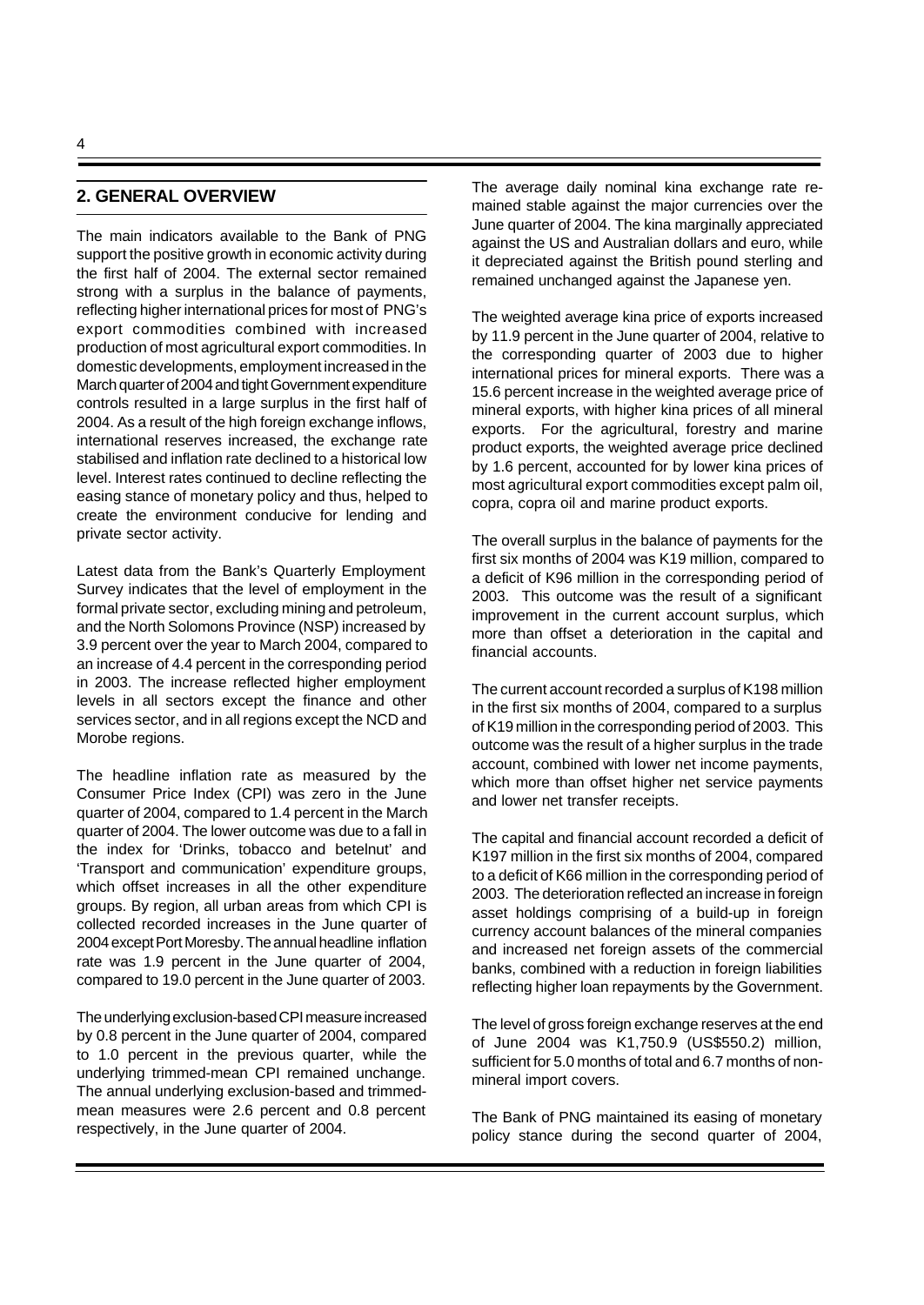reducing the Kina Facility Rate (KFR) by 200 basis points in aggregate to 10.0 percent at end June 2004, from 12.0 percent in March 2004. As a result, domestic interest rates including Treasury bill rates, Indicator Lending Rates (ILRs) and wholesale deposit rates declined.

Given the persistent high liquidity levels in the banking system emanating mainly from foreign exchange inflows and net retirement of Treasury bills by the Government, the Bank utilised its holding of Treasury bills, the Repurchase Agreement Facility (RAF) and to an extent, Inscribed stocks to diffuse excess liquidity. In addition, the Tap Facility for Treasury bills was closed in May 2004 to allow maturing volumes to be shifted to the auction to smoothen the decline in interest rates. Interbank market activity was also minimal, reflecting the high liquidity levels.

The average level of broad money supply (M3\*) increased by 4.2 percent in the June quarter of 2004, compared to a revised increase of 5.5 percent in the first quarter of 2004. The growth resulted from increases of 10.7 percent in average net foreign assets of the banking system and 3.9 percent in net credit to the Government. The average level of broad monetary base grew by 4.5 percent over the June quarter of 2004, compared to an increase of 5.1 percent in the previous quarter. The increase was due to higher holdings of Government securities by the commercial banks, partly reflecting purchase of Inscribed stocks from the new issuance by the Government.

Total domestic credit extended by the commercial banks to the private sector, official entities and the nonmonetary financial institutions decreased by K39.9 million to K1,442.2 million. This compares with a decline of K77.7 million during the corresponding quarter of 2003. The continued decline was due to lack of demand for loans. The annualised rate of decline in domestic credit, excluding the Central Government and advances under the price support schemes, was 5.5 percent over the first half of 2004.

Preliminary estimates of the fiscal operations of the National Government for the six months to June 2004 showed an overall surplus of K157.2 million, compared to a deficit of K18.6 million in the corresponding period in 2003, and represents 1.2 percent of nominal GDP. The surplus was due to higher revenue combined with lower expenditure.

Total revenue, including grants during the first six months of 2004 was K1,601.8 million, 12.0 percent higher than the receipts collected in the corresponding period of 2003, and represents 41.8 percent of the budgeted revenue. The increase was attributed to higher collections in all categories of revenue, except the non-tax category. Total expenditure over the six months to June 2004 was K1,444.6 million, 0.3 percent lower than in the corresponding period of 2003, and represents 35.8 percent of the budgeted expenditure for 2004. The decrease was due to lower interest payments and continued tight control on expenditures.

The budget surplus combined with a net domestic borrowing of K60.5 million was used to make a net overseas loan repayment of K217.7 million. Domestic financing was mainly sourced from the non-banking system and the commercial banks reflecting higher holdings of Government securities, which more than offset net repayments by the Central Bank and other domestic sources.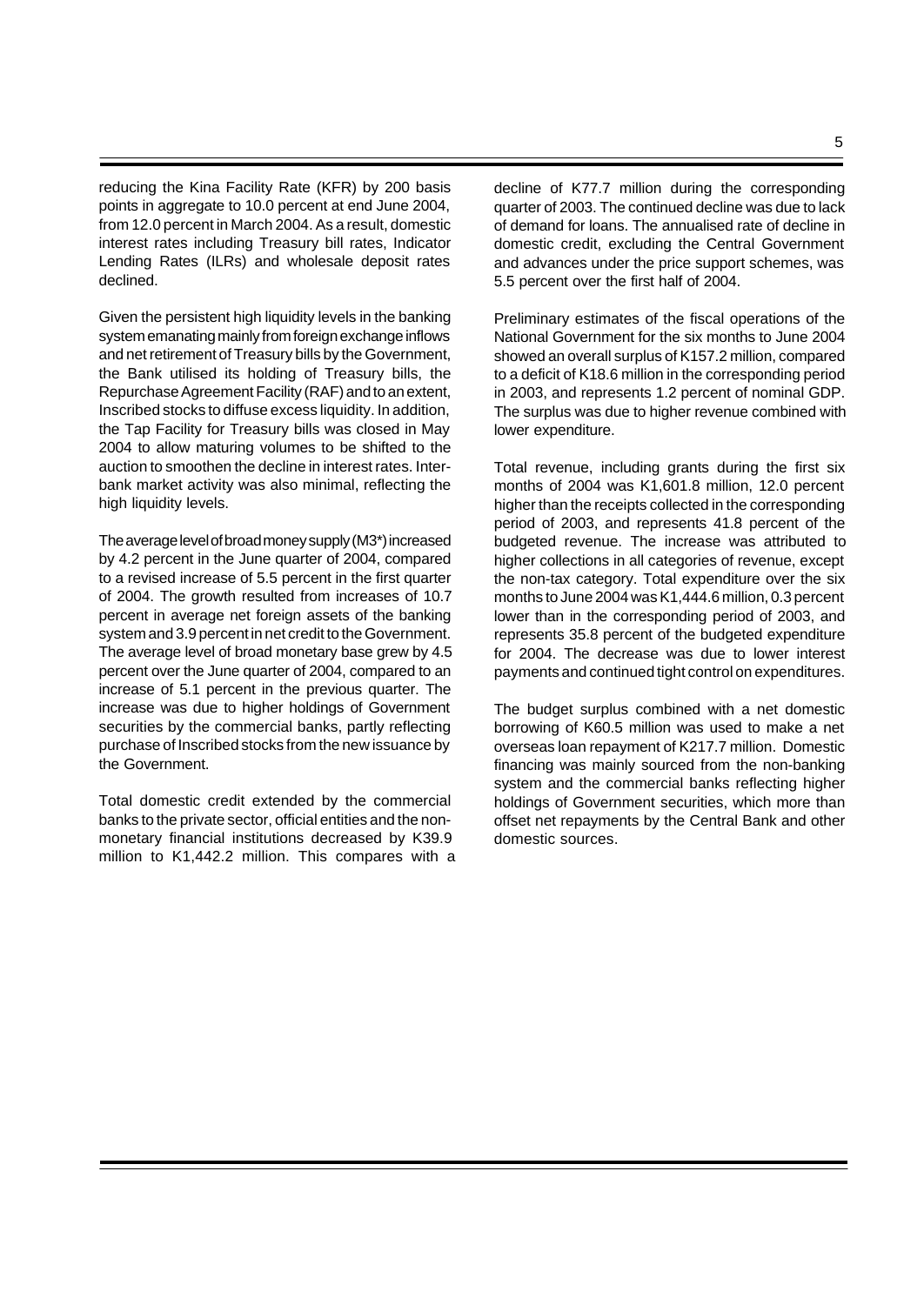## **3. INTERNATIONAL DEVELOPMENTS**

World economic growth, as measured by real Gross Domestic Product (GDP), is projected to increase in 2004. The International Monetary Fund (IMF) forecast made in April 2004 was for a growth of 4.6 percent following an increase of 3.9 percent in 2003. Despite the significant rise in oil prices during the second half of the year, growth in the major world economies is expected to continue.

In April 2004, officials from the International Monetary Fund (IMF) and the World Bank met in Washington D.C., USA, to discuss the appointment of a new managing director for IMF following the resignation of Horst Koehler in March 2004, and the progress of the United Nations (UN) Millennium Development Goals, aimed at tackling poverty-related problems as per the United Nations resolution in September 2000. The goals are to uphold human dignity and equality, strengthening of peace, alleviating and reducing world poverty and protection of the vulnerable. Reports however, confirm that the progress in achieving these goals has been slow.

Also in April, the IMF and World Bank met with members of the Group of Seven (G-7) major industrialised countries to discuss the outlook of the world economy. While noting a pick-up in world economic growth it was pointed out that high oil prices remain a risk if sustained. In addition, the G-7 reiterated their statement made earlier in the year on the need to contain exchange rate volatility.

In June, the Asia-Pacific Economic Cooperation (APEC) forum held the 10th annual trade ministers meeting in Pucon, Chile. The meeting called for a special commitment from the World Trade Organisation (WTO) members to abolish all forms of agricultural export subsidies by a target date. Additionally, trade facilitation, which is a process that makes doing business easier and less costly, was agreed to be submitted as an item for negotiation in the Doha round of WTO.

Also in June, the leaders and government representatives from the African, Caribbean and Pacific (ACP) group held a summit in Maputo, Mozambique to discuss greater regional cooperation through the theme 'together shaping our future'. The summit was the fourth of its kind and issues discussed included ACP

and EC cooperation, intra-ACP cooperation, the ongoing WTO talks, the UN Millennium Development Goals and security issues confronting ACP countries. The summit concluded by adopting a declaration (the Maputo Declaration) as well as a number of decisions including the Sugar Resolution.

In the United States (US), real GDP grew by 4.7 percent over the year to June 2004, compared to an increase of 2.5 percent over the year to June 2003. The latest revised IMF forecast is for a growth of 4.5 percent in 2004. The increase was better than expected, however, there are signs of a slowdown due to rising energy prices and widening budget and current account deficits.

Industrial production increased by 5.6 percent over the year to June 2004, compared to a decline of 1.4 percent over the year to June 2003. The Institute for Supply Management's factory index was 61.1 in June 2004 indicating a robust underlying expansion in the industrial sector and continued business spending. Retail sales increased by 5.6 percent over the year to June 2004, compared to an increase of 5.2 percent over the year to June 2003. The unemployment rate was 5.6 percent in June 2004, compared to 6.3 percent in the corresponding period of 2003.

Consumer prices rose by 3.3 percent over the year to June 2004, relative to an increase of 2.1 percent over the year to June 2003. This is the biggest twelve-month increase since May 2001 and mainly reflected rising energy prices. Broad money supply increased by 5.8 percent over the year to June 2004, compared to an increase of 7.1 percent over the year to June 2003. Given the above developments, the Federal Open Market Committee (FOMC) increased the Federal Funds rate by 25 basis points to 1.25 percent in June 2004, the first increase in four years.

The trade deficit continues to widen reaching US\$589.5 billion over the year to June 2004, compared to a deficit of US\$535.6 billion over the corresponding period in 2003. The increase was due to higher prices and imports of crude oil and lower exports to Japan and China.

In Japan, real GDP grew by 4.2 percent over the year to June 2004, compared to an increase of 3.0 percent over the year to June 2003. The increase was due to higher private consumption and exports during the period. The latest IMF forecast is for a growth of 4.5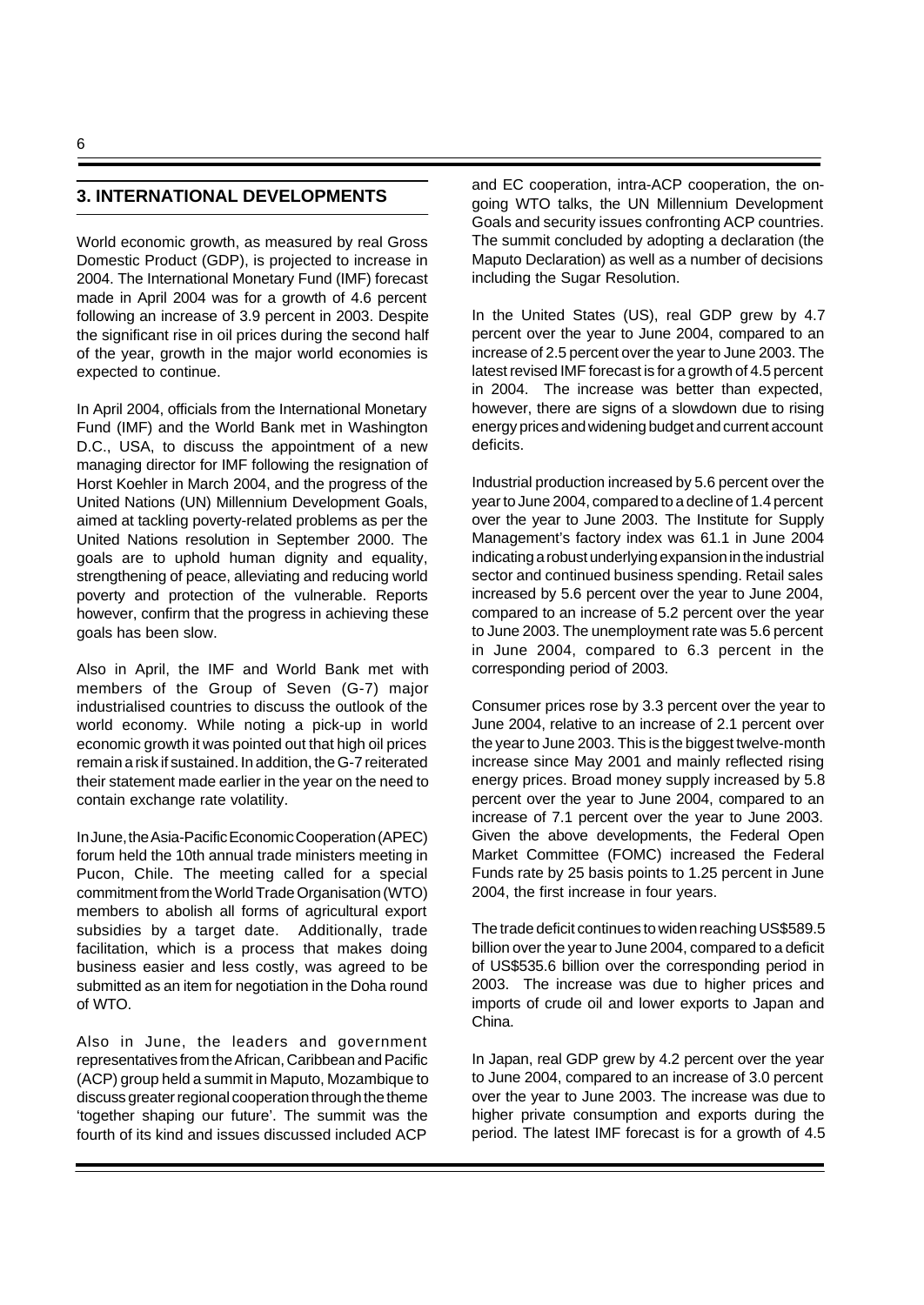percent in 2004, revised upwards from the 2.5 percent forecast made earlier in the year.

Industrial production increased by 8.9 percent over the year to June 2004, compared to an increase of 2.8 percent over the year to June 2003. This was due to increases in both final demand and producer goods. Capital expenditures recorded the highest rise indicating increased business spending. Retail sales declined by 2.9 percent over the year to June 2004, compared to a decline of 1.8 percent over the year to June 2003. The decline was due to bad weather and fewer shopping days keeping many consumers at home. The unemployment rate was 4.6 percent in June 2004, compared to 5.3 percent in June 2003.

While the Bank of Japan (BOJ) continued its efforts to curb deflation, consumer prices showed no change over the year to June 2004, compared to a decline of 0.4 percent over the corresponding period of 2003. Since 2001, the BOJ started implementing 'quantitative' monetary policy by targeting the reserve money and setting an upper limit of 35 trillion yen. As a result, the BOJ used money supply as the target of monetary policy. Broad money supply increased by 1.8 percent over the year to June 2004, the same as in the corresponding period of 2003. With deflation still a cause of concern, the BOJ continued to hold shortterm interest rates at zero.

The current account surplus was US\$163.6 billion over the year to June 2004, compared to US\$112.6 billion over the year to June 2003. The increase was due to higher exports to the US and other Asian countries.

In Germany, real GDP grew by 2.0 percent over the year to June 2004, compared to an increase of 1.9 percent over the year to June 2003. The increase was mainly attributed to higher exports to Asia, particularly China.

Industrial production increased by 2.7 percent over the year to June 2004, compared to a decline of 2.1 percent over the year to June 2003. The increase was due to higher export demand. Retail sales decreased by 2.2 percent over the year to June 2004, compared to a decline of 0.5 percent over the year to June 2003. Rising unemployment in Europe's largest economy has dampened consumer spending over the last two years. The unemployment rate was 10.5 percent in June 2004, compared to 10.6 percent in June 2003. The growth was marginal as German firms are now seeking

longer hours from existing employees rather than hiring new staff.

Consumer prices increased by 1.7 percent over the year to June 2004, compared to an increase of 1.0 percent over the year to June 2003. The increase was driven by higher prices of oil products.

The current account surplus was US\$93.7 billion over the year to June 2004, compared to a surplus of US\$54.4 billion over the year to June 2003. The higher surplus reflected strong export performance over imports.

In the United Kingdom (UK), real GDP grew by 3.7 percent over the year to June 2004, compared to a growth of 3.8 percent over the year to June 2003. The growth was mainly driven by increased consumer demand.

Industrial production increased by 0.5 percent over the year to June 2004, compared to a growth of 2.2 percent over the year to June 2003 with growth in the manufacturing, construction and other sectors. Retail sales increased by 7.2 percent over the year to June 2004, compared to an increase of 6.0 percent over the year to June 2003. The increase was due to rising consumer confidence with credit card loans. The unemployment rate was marginally lower in June 2004 at 4.8 percent, compared to 5.0 percent in June 2003.

Consumer prices rose by 1.6 percent over the year to June 2004, compared to an increase of 1.1 percent over the year to June 2003. The increase was mainly attributed to recreational and cultural activities including holidays. Broad money supply increased by 7.8 percent over the year to June 2004, compared to an increase of 8.0 percent over the year to June 2003. With the UK economy showing signs of overheating, the Bank of England raised its official repo rate four times since November 2003 from 3.75 percent to 4.50 percent in June 2004.

The trade deficit was US\$93.6 billion over the year to June 2004, compared to a deficit of US\$75.7 billion over the year to June 2003.

In Australia, real GDP grew by 4.1 percent over the year to June 2004, compared to a growth of 2.5 percent over the year to June 2003. The Australian economy has been robust for the last two years due to good macroeconomic conditions, supported by strong con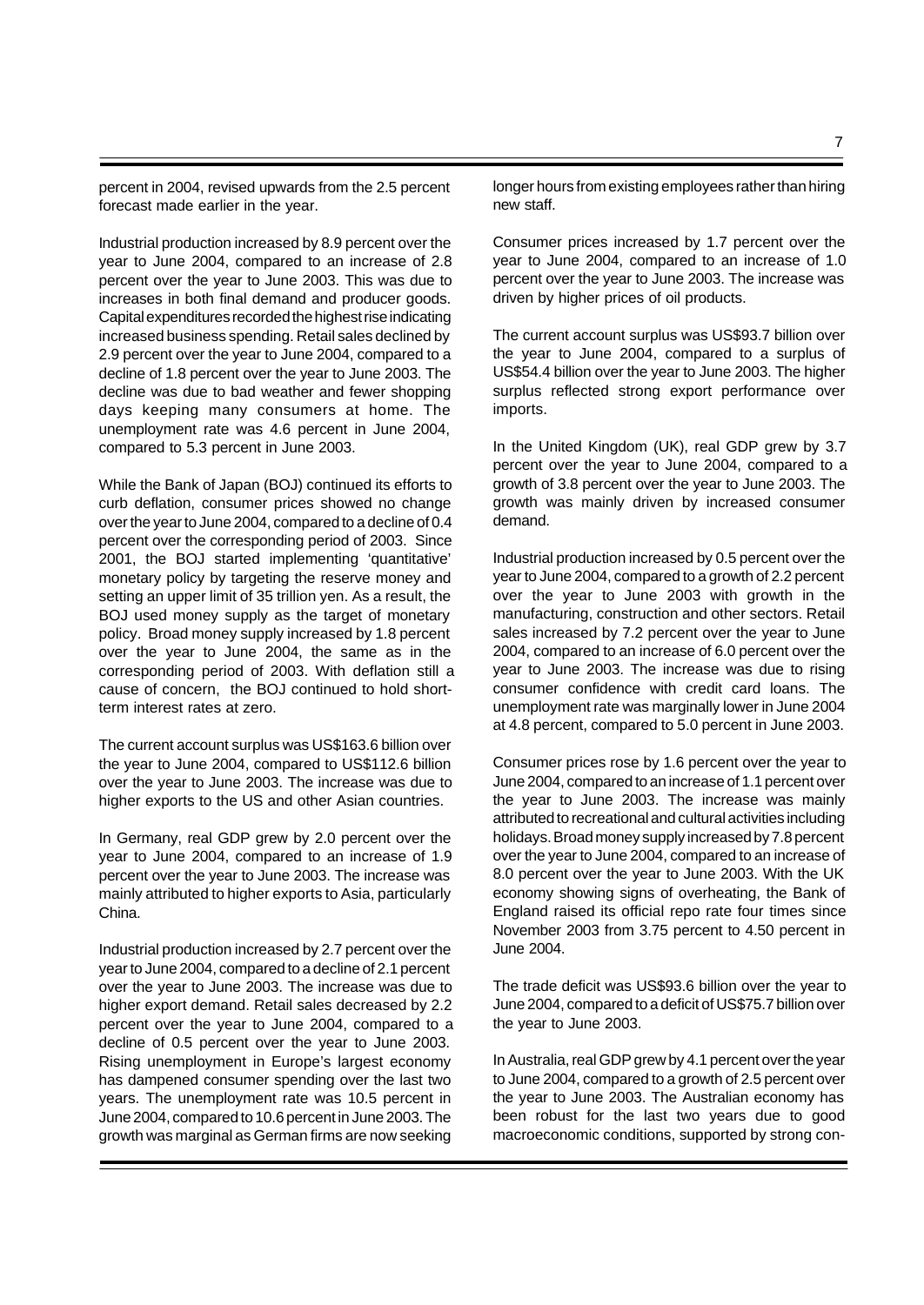8

sumer demand and investment spending.

Retail sales grew by 7.9 percent over the year to June 2004, compared to an increase of 3.6 percent over the year to June 2003. The significant increase was due to a A\$2.2 billion federal government cash handout for baby bonus payments and middle-to-upper class workers tax cuts, resulting in higher consumer spending over the period. The unemployment rate was 5.6 percent in June 2004, compared to 6.1 percent in June 2003.

Consumer prices increased by 2.5 percent over the year to June 2004, compared to an increase of 2.7 percent over the year to June 2003. The lower increase was due to reduced prices for food and electrical items. With the inflation rate threatening the official inflation target of 2 - 3 percent, the Reserve Bank of Australia (RBA) left its official cash rate unchanged since December 2003 at 5.25 percent in June 2004. Broad money supply increased by 11.8 percent over the year to June 2004, compared to an increase of 13.0 percent over the year to June 2003.

The current account deficit was US\$34.2 billion over the year to June 2004, compared to a deficit of US\$24.4 billion over the year to June 2003. The widening deficit was attributed to higher imports as a result of robust domestic demand.

During the June quarter of 2004, the US dollar performed relatively better than the previous quarter against all major world currencies despite a widening current account deficit. The US dollar appreciated against the British pound sterling and the euro, and marginally depreciated against the Australian dollar and Japanese yen. Interest rate differentials continue to play an important role in determining exchange rate movements in the major world economies.

The average daily nominal kina exchange rate remained stable against the major currencies over the June quarter of 2004. The kina marginally appreciated against the US and Australian dollars and euro by 0.03, 0.01 and 0.05 percent, respectively. It depreciated against the British pound sterling by 0.05 percent and remained unchanged against the Japanese yen. The stability in the kina continued to be supported by high export receipts and subdued import demand.

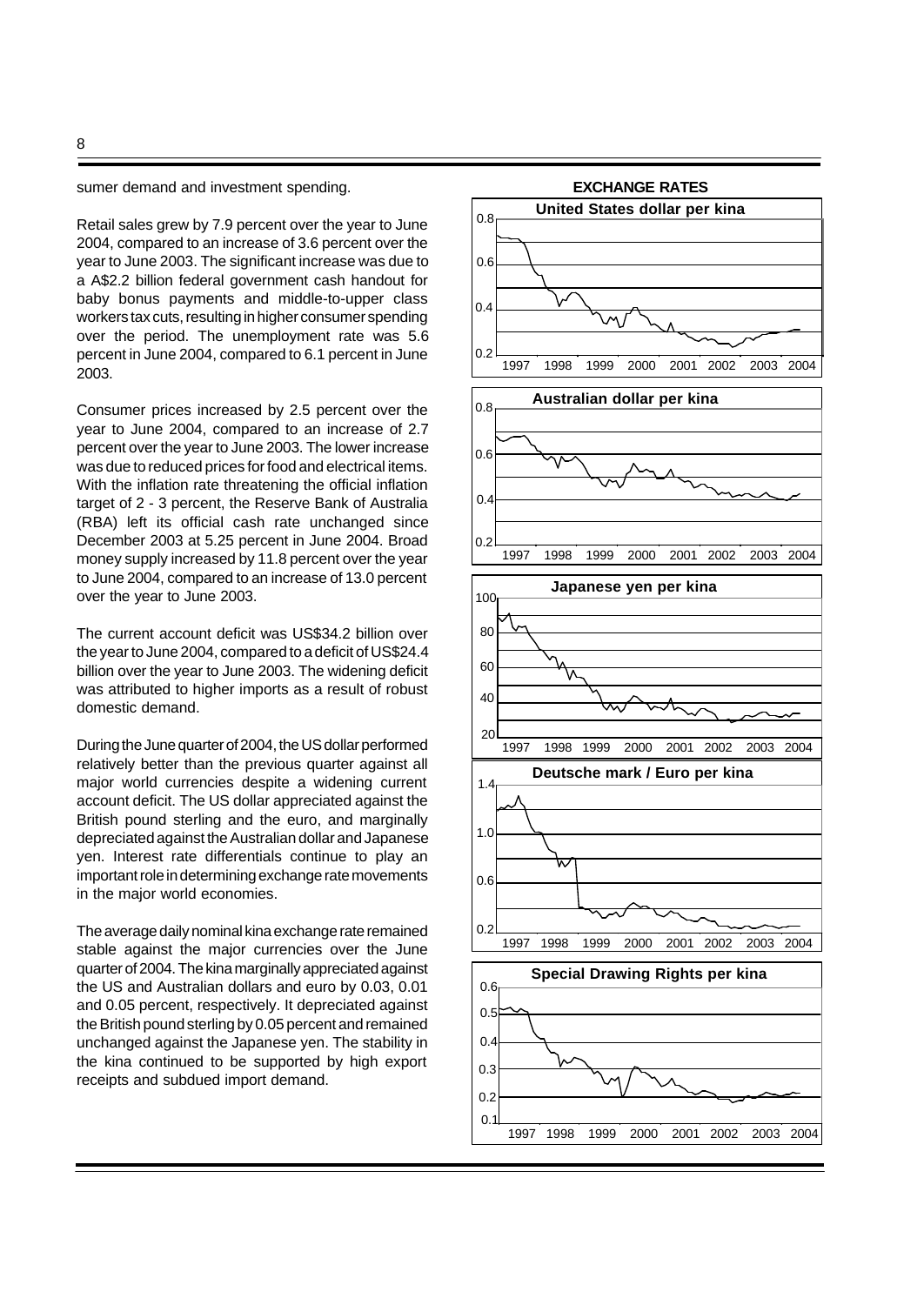## **4. EMPLOYMENT**

According to the Bank's employment index, the level of employment in the formal private sector, excluding mining and petroleum and the NSP, increased by 3.9 percent over the year to March 2004, compared to an increase of 4.4 percent in the corresponding period of 2003. The increase reflected higher employment levels in all sectors except the finance and other business services sector, and in all regions except the NCD and Morobe regions.

In the retail and wholesale sectors, employment in both sectors increased by 1.3 percent respectively over the year to March 2004, compared to a decline of 3.2 percent and an increase of 2.5 percent in the corresponding period of 2003. In the retail sector, the increase reflected higher employment in the Highlands, Momase and Islands regions, while in the wholesale sector, the increase was due to higher employment in all regions except the Momase and Islands regions.

In the manufacturing sector, employment increased by 5.7 percent over the year to March 2004, compared to a growth of 3.5 percent in the corresponding period of 2003. The increase was due to higher employment in all regions, with notable increases in the Southern and Islands regions. In the Southern region, the increase was associated with higher production of sawn timber and plywood, while in the Islands and Morobe regions, the growth reflected higher employment by the food and beverage manufacturers.

In the construction sector, the level of employment increased by 4.5 percent over the year to March 2004, compared to a decline of 8.6 percent in the corresponding period of 2003. The increase was associated with the maintenance of parts of the Okuk Highway, construction of new residential blocks of a hotel in Port Moresby, maintenance of feeder roads, construction and maintenance of school buildings and hospitals funded by international donor organisations.

Employment levels in the transportation sector increased marginally by 0.8 percent over the year to March 2004, compared to an increase of 5.2 percent in the corresponding period of 2003. The increase was due to higher employment in the NCD, Southern, Morobe, and Islands regions. The increase in the Southern region reflected higher employment by the stevedoring companies associated with increased

cargo shipment and passenger travel, combined with higher employment by third level airlines. In the Islands region, the increase was associated with the employment of casual staff by a major airline.

In the agriculture/forestry/fisheries sector, the level of employment increased by 8.1 percent over the year to March 2004, compared to an increase of 8.2 percent in the corresponding period of 2003.The increase was associated with higher employment in all regions except the Highlands and Morobe regions. In the Momase region, the increase was due to the expansion of logging operations, combined with higher employment by the cocoa and coconut plantations. In the Islands region, the increase reflected higher employment in the agriculture sub-sector, including palm oil, copra and cocoa, combined with the extension of logging operations. In the NCD, the increase was due to the recruitment of sales and promotional staff by a poultry and chicken processor and demand for fishermen by fishing companies.

In the finance and other business services sector (which includes real estate, hotel, restaurants, finance and security services), the level of employment decreased by 3.0 percent over the year to March 2004, compared to an increase of 8.0 percent in the corresponding period of 2003. The decline was in the real estate, hotel and catering, and security services, which more than offset higher employment by the finance companies.

Employment levels in the mining/quarrying/petroleum sector increased by 11.7 percent over the year to March 2004, compared to a decline of 1.2 percent in the corresponding period of 2003. The increase was due to higher employment by the mining and exploration companies in the Highlands region, as well as higher employment by the Ok Tedi copper mine and expansion of operations by the Lihir gold mine.

By region, employment increased in all regions except the NCD and Morobe regions. In the Southern region, employment increased by 4.7 percent over the year to March 2004, compared to a decline of 0.6 percent in the corresponding period of 2003. The increase reflected higher employment in all sectors except the retail sector. The increase in the manufacturing sector was mainly due to higher employment by a wood processing and exporting company. In the construction sector, the increase was associated with the maintenance of roads, and the construction and main-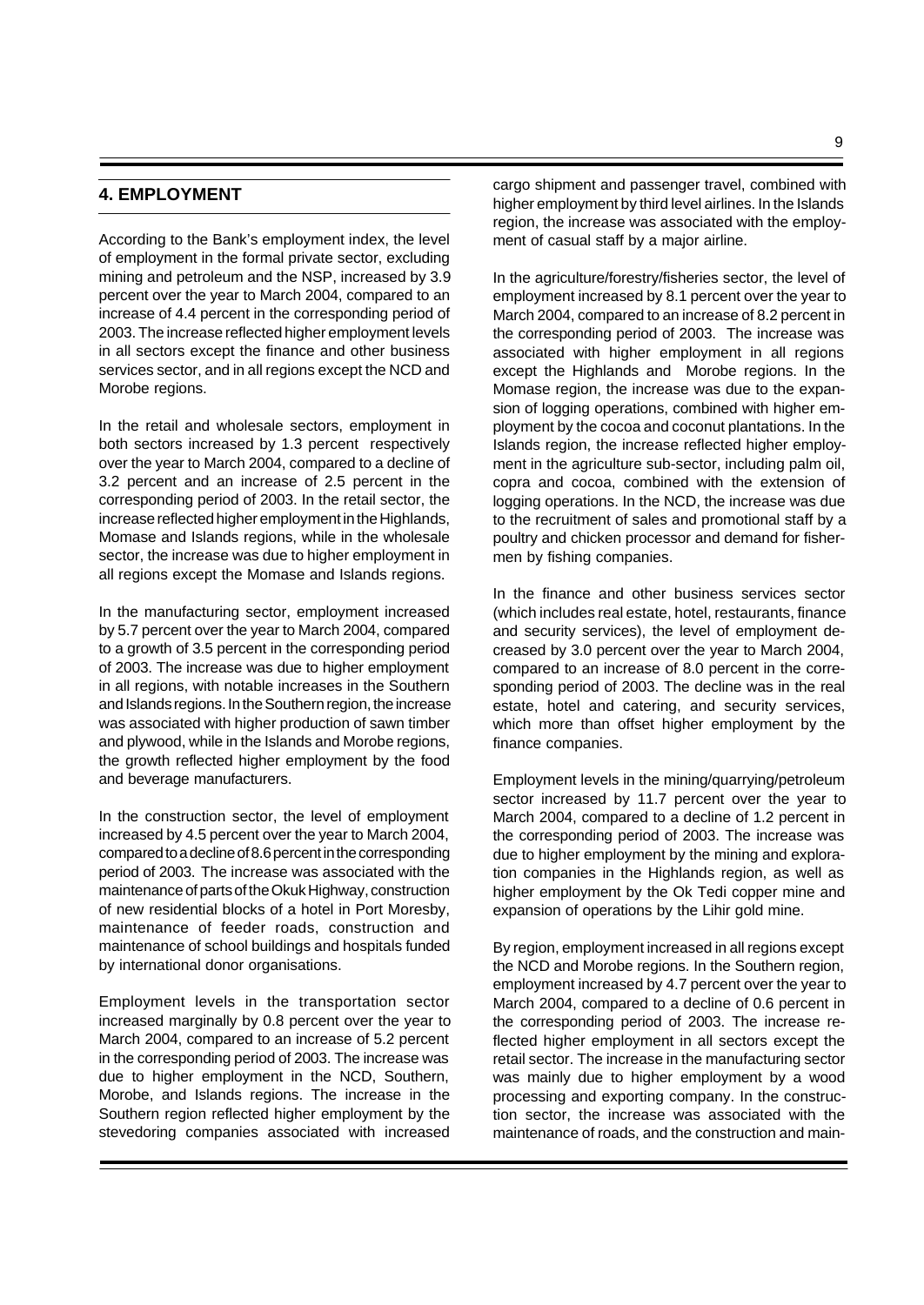

tenance of school buildings. In the wholesale sector, the increase reflected higher employment by several general merchandisers. In the transportation sector, the increase was due to higher employment by the sea and air transportation sub-sectors. Higher employment by the hotel and catering, and finance and security services sub-sectors accounted for the increase in the finance and other business services sector.

In the Highlands region, employment increased by 8.0 percent over the year to March 2004, compared to a decline of 8.2 percent in the corresponding period of 2003. The increase reflected higher employment in the manufacturing, construction, wholesale and retail sectors. In the manufacturing sector, the increase was attributed to higher employment by several bakeries due to increased production, additional sales representatives of a soft drink manufacturer, and higher employment by a sheet metal and steel fabrication company. The increase in the retail sector was mainly due to higher employment by a Non Government Organisation associated with retail activities. The increase in the finance and other business services sector was attributed to higher employment by the finance companies.

The level of employment in the Momase region increased by 8.7 percent over the year to March 2004, compared to an increase of 13.5 percent in the corresponding period of 2003. The increase reflected higher employment by the agriculture/forestry/fisheries, manufacturing, retail, finance and other business services sectors. The expansion of logging operations, combined with higher employment by the cocoa and coconut plantations accounted for the increase in the agriculture/forestry/fisheries sector, while higher

production and export of canned and fresh tuna accounted for the growth in the manufacturing sector. Higher employment by the hotels and finance companies accounted for the increase in the finance and other business services sector.

In the Islands region, the level of employment increased by 10.3 percent over the year to March 2004, compared to an increase of 7.5 percent in the corresponding period of 2003. The increase was recorded in all sectors except the wholesale, finance and other business services sectors. In the agriculture/forestry/ fisheries sector, the increase reflected higher employment by the palm oil, cocoa and copra plantations, as well as extension of logging operations. The increase in the construction sector was due to increased civil and building construction projects in the region.

Employment levels in the NCD region decreased by 1.3 percent over the year to March 2004, compared to an increase of 2.2 percent in the corresponding period of 2003. The decrease was due to reduction in employment by the retail, finance and other business services sectors. The decline in the retail sector was due to the laying-off of staff by the general merchandise companies, while the decrease in the finance and other businesses services sector mainly reflected the termination of staff by the security firms, and reduction in employment by the real estate, and other services, including accounting and law firms.

In the Morobe region, the level of employment decreased by 3.6 percent over the year to March 2004, compared to an increase of 9.7 percent in the corresponding period of 2003. The decline in the agriculture/ forestry/fisheries, construction and retail sectors more than offset increases in the other sectors. In the retail sector, the decline was due to reduction of casual staff by a major retailer, while lower building and construction activity accounted for the decline in the construction sector. In the agriculture/forestry/fisheries sector, the decline mainly reflected the downsizing of a fishing company.

## **5. CONSUMER PRICE INDEX**

The headline inflation rate as measured by the Consumer Price Index (CPI) was zero in the June quarter of 2004, compared to 1.4 percent in the March quarter of 2004. The decline was attributed to a fall in the index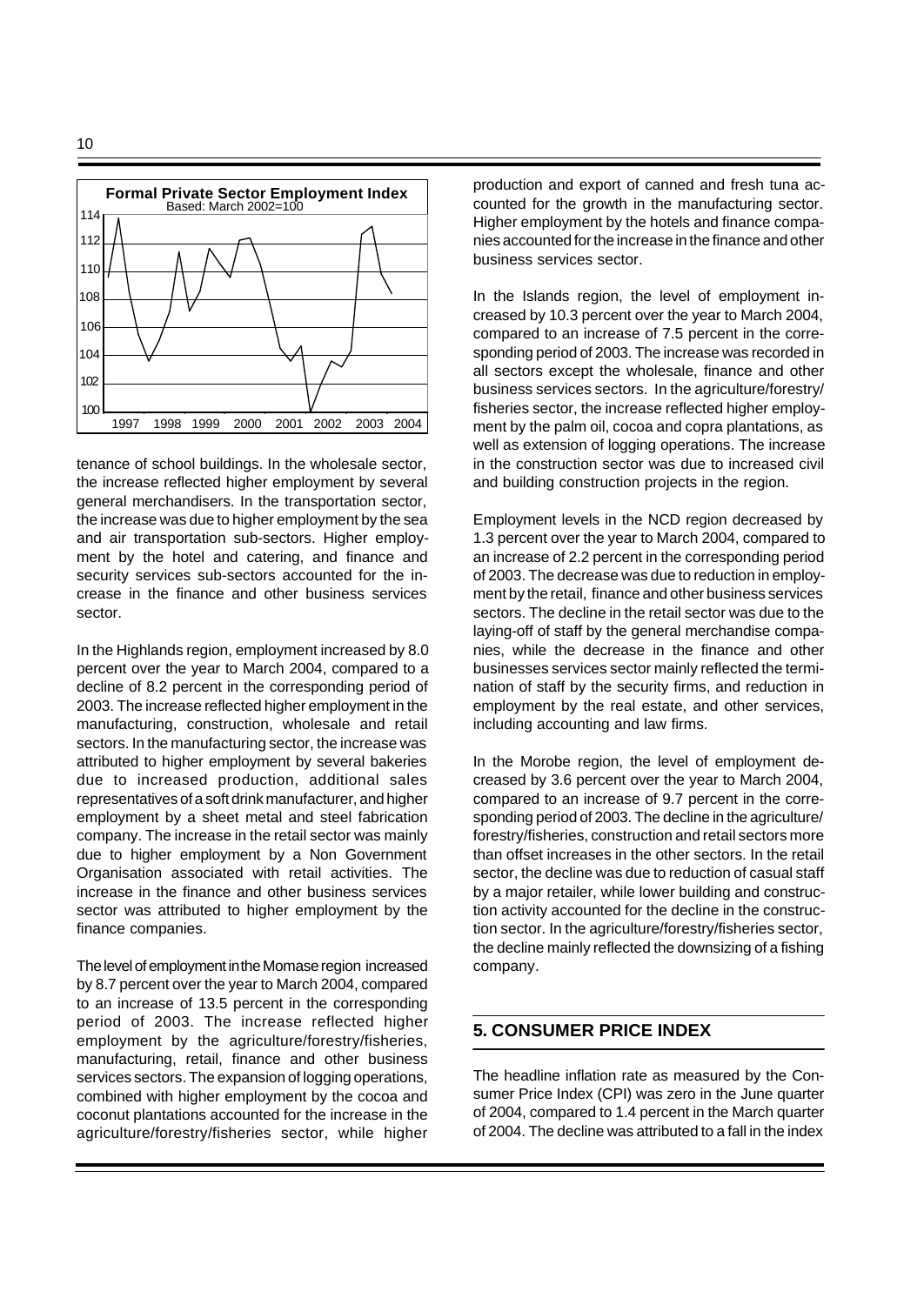of the 'Drinks, tobacco and betelnut' and 'Transport and communication' expenditure groups, which offset increases in the other expenditure groups. By region, all urban areas from which CPI is collected recorded increases in the June quarter 2004, however these were offset by the decline in CPI in Port Moresby. The annual headline inflation rate was 1.9 percent in June quarter of 2004, compared to 19.0 percent in the June quarter of 2003.

The CPI for the 'Food' expenditure group increased by 1.8 percent in the June quarter, compared to an increase of 0.2 percent in the previous quarter. The increase was mainly attributed to higher prices in the meat and fish, fruits and vegetables, and cereals subgroups. For the 'Drinks, tobacco and betelnut' expenditure group, the CPI decreased by 2.2 percent in the June quarter of 2004, compared to an increase of 3.0 percent in the previous quarter. This was mainly attributed to decreases in the prices of betelnut, cigarettes and tobacco. The CPI for the 'Clothing and footwear' expenditure group increased by 1.6 percent in the June quarter, compared to 0.1 percent in the previous quarter due to higher prices for men and boys' clothing, other clothing items and footwear.

The CPI for the 'Transport and communication' expenditure group decreased by 1.7 percent in the June quarter of 2004, compared to a decrease of 0.3 percent in the previous quarter, which reflected lower prices for motor vehicle operations and purchases. The CPI for the 'Household equipment and operation' expenditure group increased by 1.1 percent due to higher prices for non-durable and semi-durable goods. For the 'Miscellaneous' expenditure group, the CPI increased by 0.8 percent in the June quarter, compared to an increase of 14.5 percent in the previous quarter, while the 'Rents, council charges and fuel power' group recorded an increase of 1.4 percent in the June quarter, compared to an increase of 3.6 percent in the previous quarter.

By urban areas, the increase in the CPI in all surveyed areas were equally offset by the decrease for Port Moresby. Rabaul recorded an increase of 1.4 percent, compared to a decrease of 1.7 percent in the previous quarter. Goroka recorded an increase of 0.6 percent, compared to an increase of 3.1 percent in the previous quarter, followed by Madang and Lae with 0.5 percent each, compared to 2.0 percent and a decrease of 1.1 percent in the previous quarter, respectively. Port Moresby recorded a decline of 0.8 percent in the June



quarter, compared to an increase of 2.8 percent in the previous quarter, mainly due to lower prices of betelnut, cigarettes and tobacco.

The underlying exclusion-based CPI measure increased by 0.8 percent, compared to 1.0 percent in the previous quarter, while the underlying trimmed-mean CPI remained the same for the June quarter, compared to the March quarter. Both the annual underlying exclusionbased and trimmed-mean measures were 2.6 percent and 0.8 percent respectively, in June 2004. The exclusion-based CPI was higher than the trimmedmean and headline CPI because it excludes the declining impact of betelnut, cigarettes and tobacco prices.

## **6. EXPORT COMMODITIES REVIEW**

The total value of merchandise exports in the June quarter of 2004 was K2,103 million, 12.2 percent higher than in the corresponding quarter of 2003. Increases in export values were recorded for gold, copper, crude oil, coffee, tea, copra, copra oil, palm oil and other nonmineral exports, which offset a decline in the values of cocoa, rubber, logs and marine product exports. Mineral export receipts, excluding crude oil were K1,132.9 million and accounted for 53.9 percent of total merchandise exports in the June quarter of 2004, compared to 48.5 percent in the corresponding quarter of 2003. Crude oil exports totalled K473.1 million and accounted for 22.5 percent of total merchandise exports in the June quarter of 2004, compared to 23.5 percent in the corresponding quarter of 2003.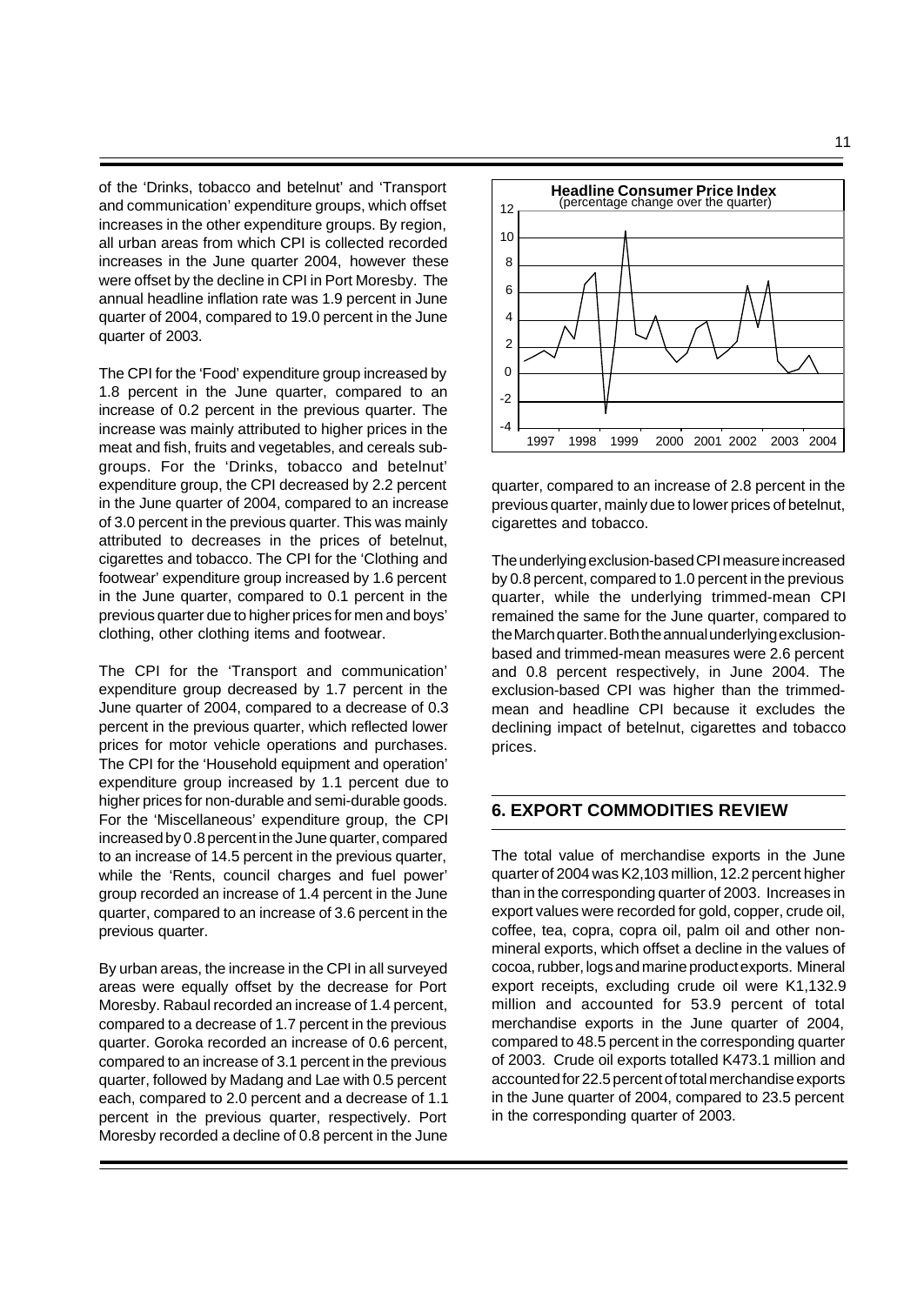The value of agricultural, marine products and other non-mineral exports, excluding forestry product exports was K408.9 million and accounted for 19.4 percent of total merchandise exports in the June quarter of 2004, compared to 23.0 percent in the corresponding quarter of 2003. Forestry product exports were K88.1 million and accounted for 4.2 percent of total merchandise exports in the June quarter of 2004, compared to 5.0 percent in the corresponding quarter of 2003.

The weighted average price of Papua New Guinea's exports was 11.9 percent higher in the June quarter of 2004, compared to the corresponding quarter of 2003. There was a 15.6 percent increase in the weighted average price of mineral exports, with higher kina prices of all mineral exports. For the agricultural, forestry and marine product exports, the weighted average price declined by 1.6 percent and was accounted for by lower kina prices of most agricultural export commodities, except palm oil, copra, copra oil and marine product exports. Excluding logs, the weighted average price of agricultural and marine product exports declined marginally by 0.3 percent in the June quarter of 2004, compared to the corresponding period of 2003. The lower export prices reflected an appreciation of the kina against the US dollar, as international prices increased during the June quarter of 2004, with the exception of cocoa.

#### **Mineral Exports**

Total mineral export receipts were K1,606.0 million in the June quarter of 2004, compared to K1,349.4 million in the corresponding quarter of 2003. This outcome was due to combined increases in the export volume and price of gold, and the export prices of copper and crude oil, which more than offset the decline in the volumes of copper and crude oil exports.

Gold export volumes were 17.0 tonnes during the June quarter of 2004, an increase of 16.4 percent in the corresponding quarter of 2003. The increase was due to higher gold production resulting from the mining of higher ore grades from all the mines with the exception of Misima mine, which is currently exporting stockpiles as it approaches total closure. The average free on board (f.o.b.) price received for Papua New Guinea's gold exports was K40.4 million per tonne during the June quarter of 2004, 0.8 percent higher than in the corresponding period of 2003. The increase was mainly due to higher international prices. The average gold price at the London Metal Exchange increased by 13.5

percent to US\$395 per fine ounce in the June quarter of 2004, compared to the corresponding quarter of 2003. The increase was due to higher demand from Asia and North America, as investors considered goldbased investments as a safe haven after continued lower performance in the equity markets, depreciation of the US dollar against other major currencies, continued uncertainties surrounding the on-going conflict in Iraq and global fears on terrorism. The combined increase in export price and volume resulted in an export value of K686.0 million in the June quarter of 2004, an increase of 17.3 percent from the corresponding quarter of 2003.

Copper export volumes were 49.1 thousand tonnes in the June quarter of 2004, a decline of 7.7 percent in the corresponding quarter of 2003**.** The decline was due to lower production and shipment of copper ore as a result of lower water levels at the Fly River. The average f.o.b. price of Papua New Guinea's copper exports in the June quarter of 2004 was K8,929 per tonne, an increase of 48.8 percent from the corresponding quarter of 2003. This outcome was mainly due to higher international prices as a result of lower stock levels at the London Metal Exchange, combined with higher demand from Asia, one of the major copper-consuming regions. Higher export price more than offset the decline in export volume, resulting in an export value of K438.4 million in the June quarter of 2004, an increase of 37.3 percent from the corresponding quarter of 2003.

Crude oil export volumes were 3,709.9 thousand barrels in the June quarter of 2004, a decline of 7.7 percent from the corresponding quarter of 2003. The decline reflected lower extraction rates from the wells at Kutubu, Gobe Main and South East Gobe oil projects reflecting the natural decline in reserve levels. The average export price of crude oil was K125 per barrel in the June quarter of 2004, an increased of 16.8 percent from the corresponding quarter of 2003, reflecting higher international prices. The increase in international prices was due to higher global demand and fears of further attacks on the oil production facilities in Saudi Arabia and Iraq. The increase in the export price more than offset the decline in export volume, and resulted in an export value of K473.1 million in the June quarter of 2004, an increase of 7.3 percent from the corresponding quarter of 2003.

#### **Agriculture, Logs and Fisheries Exports**

Export prices of most agricultural export commodities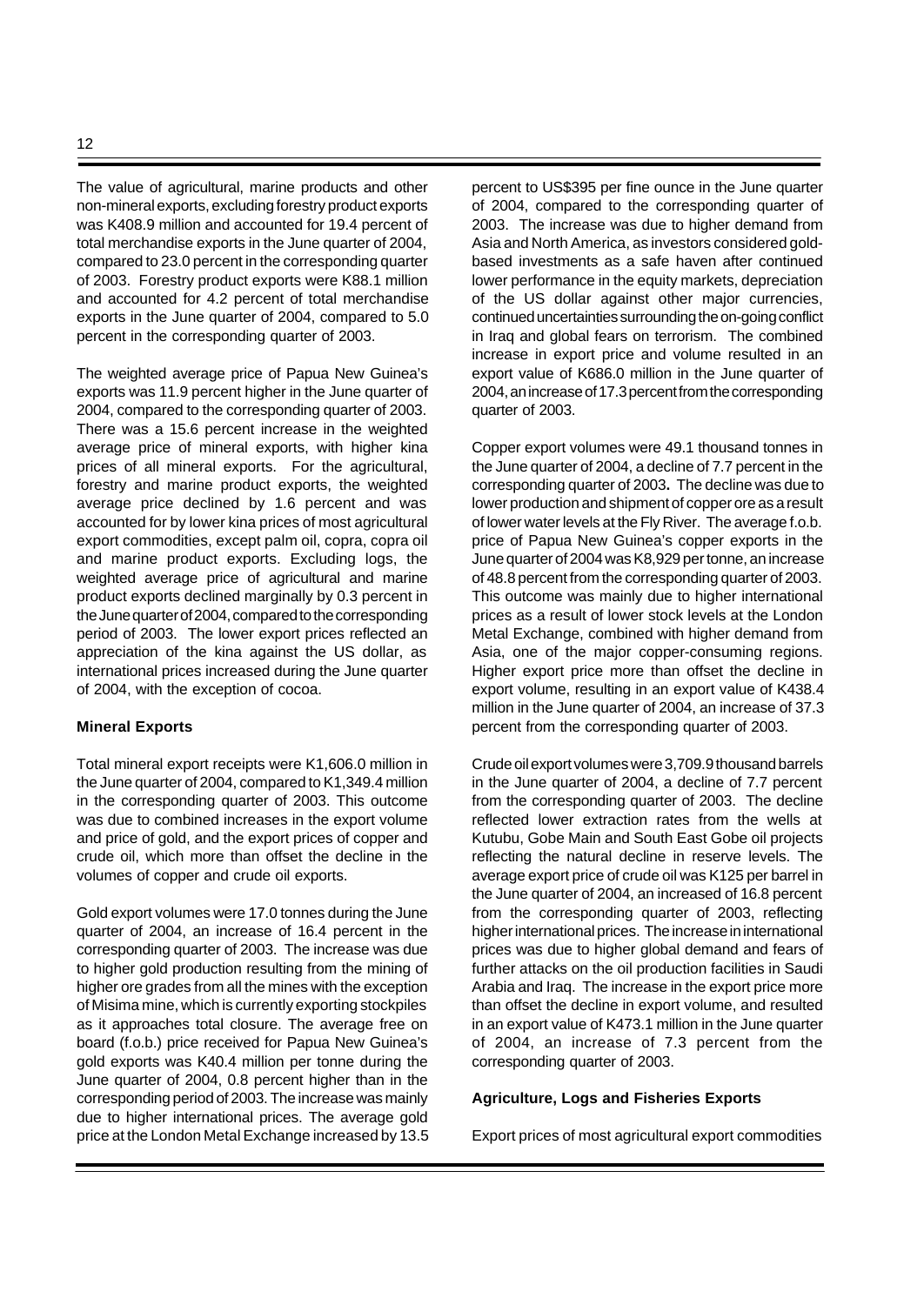declined in the June quarter of 2004, compared to the corresponding quarter of 2003. Coffee prices declined by 6.0 percent, cocoa by 19.9 percent, tea by 6.3 percent and rubber by 3.2 percent. The average export price of logs declined by 6.5 percent to K173 per cubic meter in the June quarter of 2004, compared to K185 per cubic meter in the corresponding quarter of 2003. The net effect of these price movements was a 1. 6 percent decline in the weighted average price of agricultural, forestry and marine product exports

The volume of coffee exported was 17,300 tonnes in the June quarter of 2004, an increased of 19.3 percent from the corresponding quarter of 2003. The increase was due to higher production attributed mainly to favourable weather conditions combined with an early maturity of coffee cherries for harvest.The average export price of coffee was K4,272 per tonne in the June quarter of 2004, a decline of 6.0 percent from the corresponding quarter of 2003. The decline was due mainly to the appreciation of the kina against the US dollar as international prices increased, reflecting lower world supply following unfavourable weather conditions in Brazil, the world's largest coffee producer. The increase in export volume more than offset the decline in export price, resulting in an export value of K73.9 million in the June quarter of 2004, an increase of 12.1 percent from the corresponding period of 2003.

The volume of cocoa exported was 9,000 tonnes in the June quarter of 2004, a decline of 33.8 percent from the corresponding quarter of 2003. This outcome was attributed to lower production as a result of adverse weather conditions, combined with lower shipment of export tonnage due to a decline in shipping services. The average export price of cocoa was K5,322 per tonne in the June quarter of 2004, a decline of 19.9 percent from the corresponding period of 2003. The decline was due to lower international prices, as a result of increased supply in the world market caused by higher production from the Ivory Coast, and the Asian and Latin American countries. The combined decline in export price and volume resulted in an export value of K47.9 million in the June quarter of 2004, a decline of 47.0 percent from the corresponding period of 2003.

The volume of copra exported was 4,200 tonnes in the June quarter of 2004, an increase of 75.0 percent from the corresponding quarter of 2003. The increase was attributed to higher production from the major copra producing regions as a result of favourable supply

125



1997 1998 1999 2000 2001 2002 2003 2004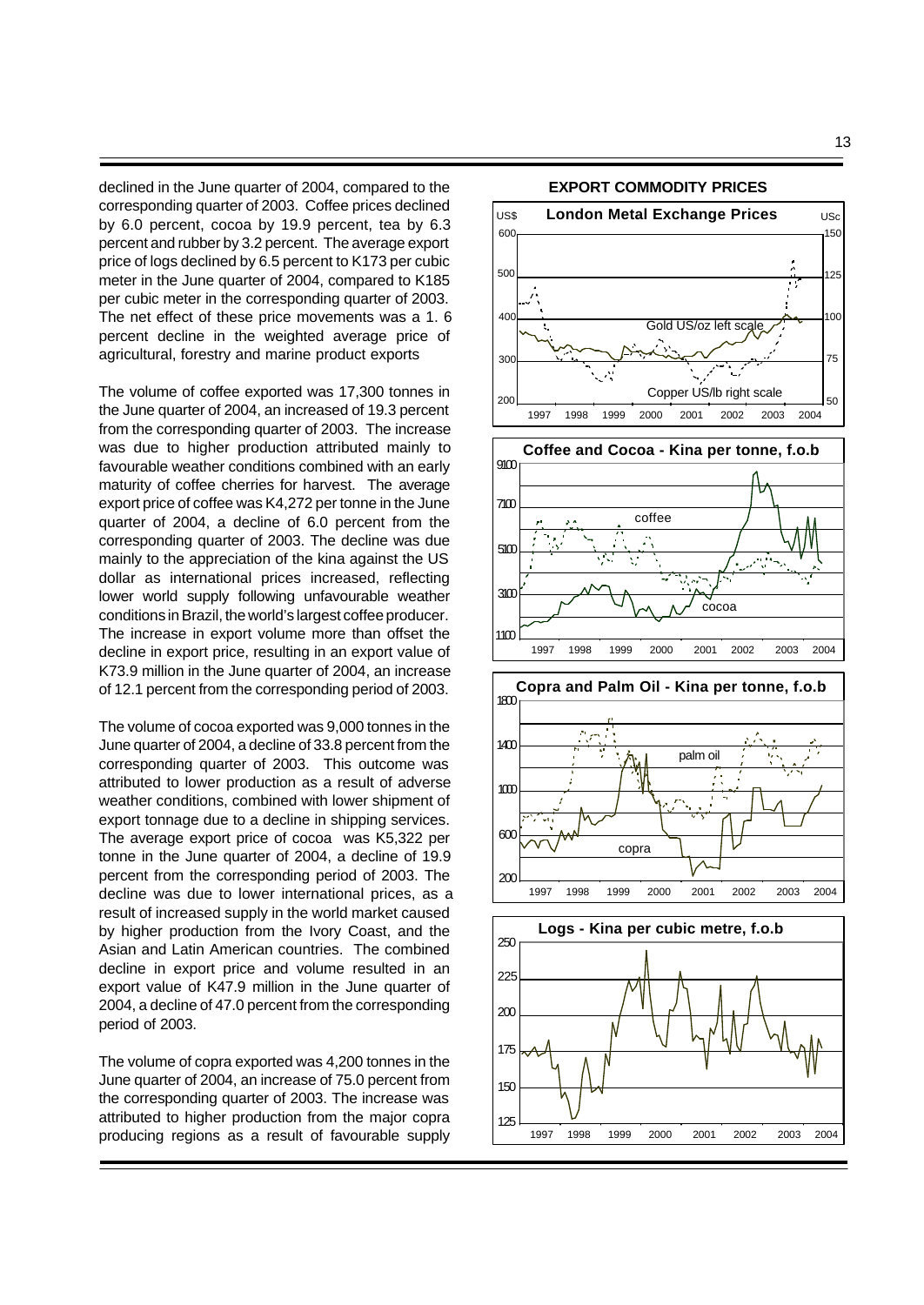response to higher international prices and good weather conditions. The average export price for copra was K1,000 per tonne in the June quarter of 2004, an increase of 14.3 percent from the corresponding quarter of 2003. This outcome was due to higher international prices, resulting from declines in production from the Philippines and Indonesia, the world's major copra producers, combined with lower supply of edible oils in the world market. Increases in export price and volume resulted in an export value of K4.2 million in the June quarter of 2004, an increase of 100.0 percent from the corresponding period of 2003.

The volume of copra oil exported was 11,700 tonnes in the June quarter of 2004, a decline of 18.8 percent from the corresponding period of 2003. The decline was mainly due to lower quantities of copra purchased by the two domestic copra mills for processing, due to a deterioration in infrastructure limiting access to the mills combined with increased competition from copra buyers in Kavieng and Buka. The average export price of copra oil was K1,991 per tonne in the June quarter of 2004, an increase of 50.9 percent from the corresponding period of 2003. The increase was due to higher international prices as a result of declining copra production from Philippines and Indonesia, two of the world's major copra producers combined with a decline in production of other edible oils in the world market. The increase in export price more than offset the decline in export volumes, resulting in an export value of K23.3 million in the June quarter of 2004, an increase of 22.6 percent from the corresponding period of 2003.

The volume of palm oil exported was 92,900 tonnes in the June quarter of 2004, an increased of 11.8 percent from the corresponding period of 2003. The increase was due to higher production attributed to on-going plantation expansion, combined with favourable weather conditions. The average export price of palm oil was K1,372 per tonne in the June quarter of 2004, an increase of 1.6 percent from the corresponding quarter of 2003. The increase was attributed to higher international prices resulting from substitution to palm oil by China, the world's major importer of edible oil as international prices of other edible oils increased. The combined increase in export price and volume resulted in an export value of K127.5 million in the June quarter of 2004, an increase of 13.5 percent from the corresponding period of 2003.

The volume of tea exported was 2,100 tonnes in the

June quarter of 2004, an increase of 16.7 percent from the corresponding quarter of 2003. The increase was due to higher production resulting from favourable weather conditions combined with the commencement of exports by a recently acquired plantation. The average export price of tea was K2,810 per tonne in the June quarter of 2004, a decline of 6.3 percent from the corresponding period of 2003. The increase in export volume more than offset the decline in export price, and resulted in an export value of K5.9 million in the June quarter of 2004, 9.3 percent higher than in the corresponding period of 2003.

The volume of rubber exported was 700 tonnes in the June quarter of 2004, a decline of 30.0 percent from the corresponding period of 2003. The decline was attributed to unfavourable weather conditions combined with deteriorating road infrastructure. The average export price was K3,000 per tonne in the June quarter of 2004, a decline of 3.2 percent from the corresponding period of 2003. The decline was due to the appreciation of the kina against the US dollar as international prices increased, following lower supply in the world market. The combined decline in export price and volume resulted in an export value of K2.1 million in the June quarter of 2004, 32.3 percent lower than in the corresponding period of 2003.

The volume of logs exported was 433.0 thousand cubic meters in the June quarter of 2004, 9.4 percent lower than in the corresponding period of 2003. This was mainly attributed to lower production and shipment from major logging projects as a result of unfavourable weather conditions. Production was also affected by the embargo imposed on the industry under the Forestry Conservation Program. The average export price of logs was K173 per cubic meter in the June quarter of 2004, a decline of 6.5 percent from the corresponding period of 2003. This outcome was mainly due to lower international prices reflecting higher supply of tropical hardwood in the world market. The combined decline in export price and volume resulted in an export value to K75.0 million in the June quarter of 2004, 15.0 percent lower than in the corresponding period of 2003.

The value of marine products exported was K11.8 million in the June quarter of 2004, a decline of 71.0 percent from the corresponding period of 2003. This outcome was a result of a decline in export volume, which more than offset an increase in export price.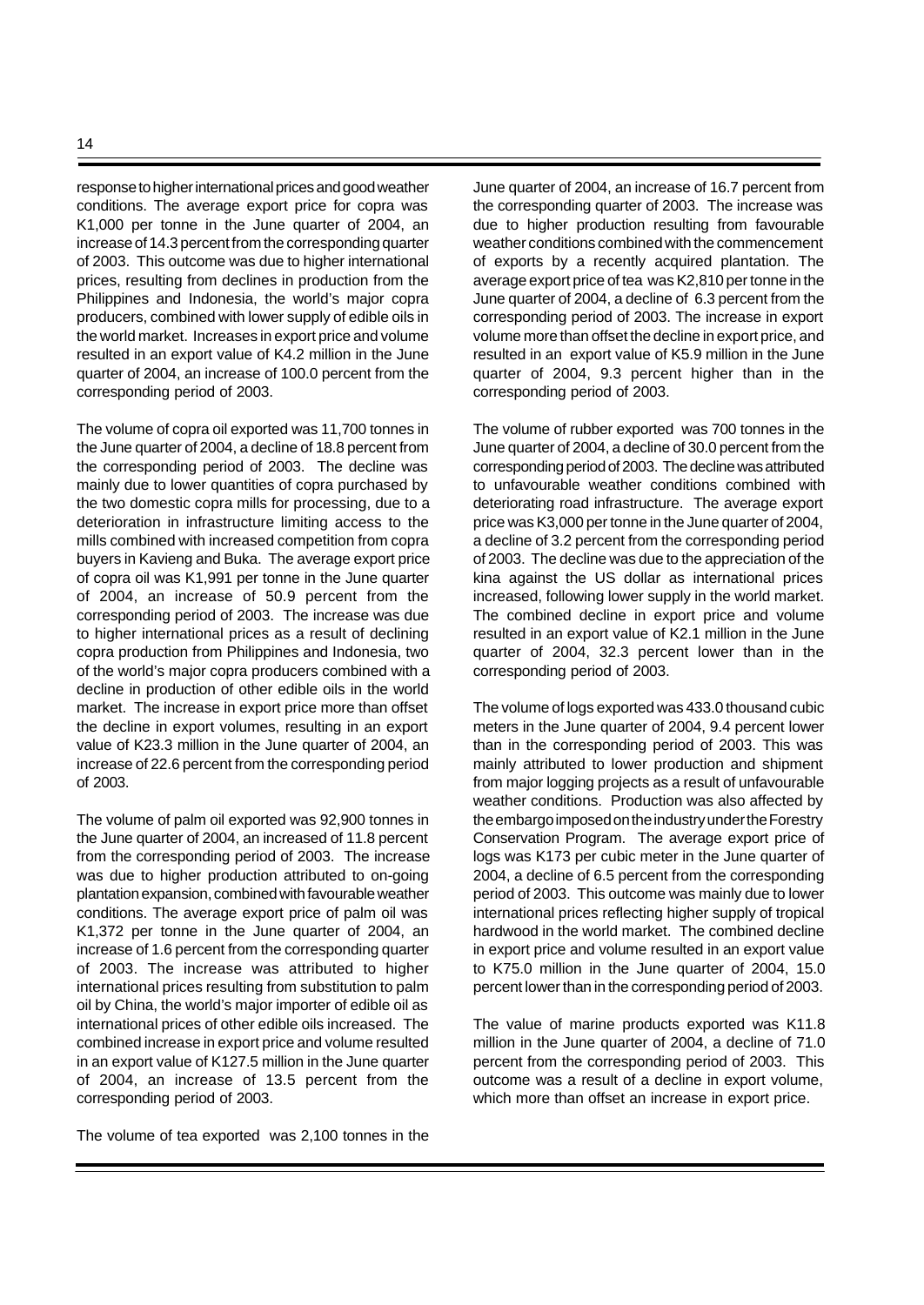## **7. BALANCE OF PAYMENTS**

The overall surplus in the balance of payments for the first six months of 2004 was K19 million, compared to a deficit of K96 million in the corresponding period of 2003. This outcome was the result of a significant improvement in the current account surplus, which more than offset a deterioration in the capital and financial accounts.

The surplus in the current account was attributed mainly to further improvements in the trade and net income accounts, which more than offset higher net service payments and lower net transfer receipts. The deterioration in the capital and financial accounts reflected increases in holding of foreign assets by the commercial banks and offshore account balances of the mineral companies, combined with higher loan repayments by the Government. During the first six months of 2004, the kina appreciated against the currencies of Papua New Guinea's major trading partners, with the exception of the Australian dollar, compared to the corresponding period in 2003.

The trade account recorded a surplus of K1,975 million in the first six months of 2004, compared to a surplus of K1,758 million in the corresponding period of 2003. The higher surplus was due to an increase in the value of merchandise exports combined with a decline in the value of merchandise imports. The value of merchandise exports was K4,074 million in the first six months of 2004, an increase of 4.1 percent from the corresponding period of 2003. The increase was attributed to higher values of gold, copper, coffee, tea, copra, copra oil, palm oil and other non-mineral exports, which more than offset lower values of crude oil, logs, cocoa, rubber and marine product exports.

The value of merchandise imports was K2,099 million in the first six months of 2004, a decline of 2.6 percent from the corresponding period of 2003. The decrease was due to lower values of general and petroleum sector imports, which more than offset an increase in mining sector imports. General imports was K1,574 million in the first six months of 2004, 8.8 percent lower than in the corresponding period of 2003. Imports by the petroleum sector were K39 million in first six months of 2004, 9.3 percent lower than in the corresponding period of 2003, due to lower capital expenditures undertaken by all petroleum projects. Imports by the mining sector were K486 million in the first half of

2004, an increase of 25.6 percent from the corresponding period of 2003. The increase reflected higher capital expenditures undertaken by the Lihir and Tolukuma mines.

The deficit in the services account was K1,270 million in the first half of 2004, compared to K1,211 million in the corresponding period of 2003. The higher deficit was due to increased payments on travel, other financial, computer and information, communication, government services n.i.e., and other services. Service receipts were also lower and more than offset the decline in payments for transportation and insurance associated with lower imports, education, other business, construction and refining and smelting.

The deficit in the income account was K901 million in the first half of 2004, compared to a deficit of K1,092 million in the corresponding period of 2003. This outcome was due to lower payments for dividend and interest on foreign loans by the Government and mineral companies, which more than offset higher compensation of employees and lower income receipts.

The surplus in the transfers account was K394 million in the first half of 2004, compared to a surplus of K564 million in the corresponding period of 2003. The lower surplus was due to increased payments for family maintenance, gifts and grants and licensing fees. This combined with lower transfer receipts more than offset lower superannuation and tax payments.

As a result of these developments in the trade, services, income and transfers accounts, the current account recorded a surplus of K198 million in the first six months of 2004, compared to a surplus of K19 million in the corresponding period of 2003.

The capital account recorded no transactions during the first six months of 2004, the same as in the corresponding period of 2003.

The financial account recorded a net outflow of K197 million in the first six months of 2004, compared to a net outflow of K66 million in the corresponding period of 2003. The deterioration reflected higher net outflow of other investments totalling K267 million, reflecting the build-up in foreign currency account balances of the mineral companies, higher loan repayments by the Government and an increase in net foreign assets of the commercial banks. This combined with a net outflow of K24 million in financial derivatives reflecting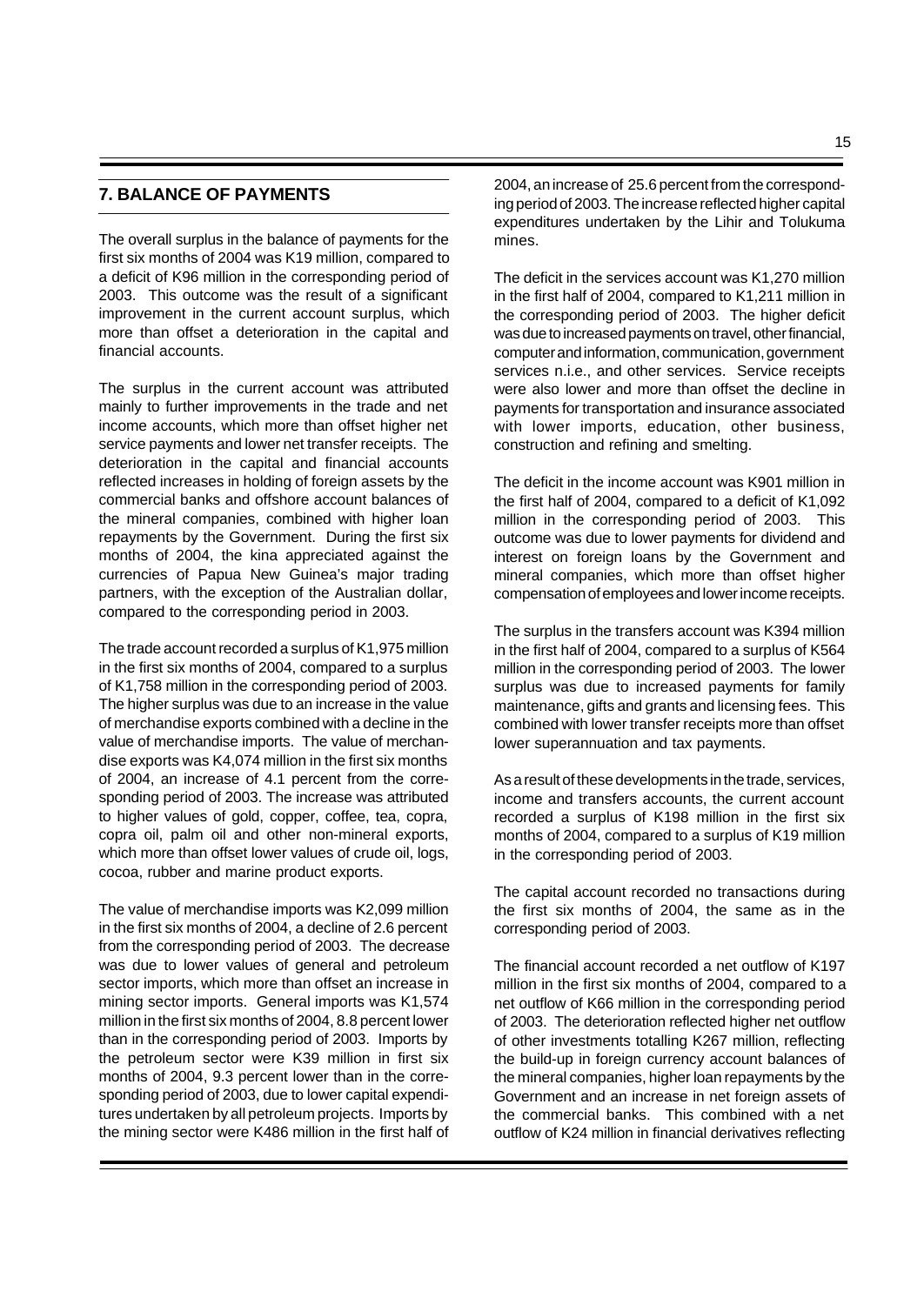increased hedging transactions by the mineral companies, more than offset the net inflows of K63 million and K31 million in direct investment and portfolio investments. These inflows were associated with the equity financing for a mineral project and the draw down of short-term money market investments by the mineral companies, respectively.

In the June quarter of 2004, the overall balance of payments recorded a surplus of K83 million, compared to a surplus of K60 million in the corresponding quarter of 2003.

The value of merchandise exports was K2,103 million in the June quarter of 2004, an increase of 12.2 percent from the corresponding quarter of 2003. The increase was due to higher values of all mineral, coffee, tea, copra, copra oil, palm oil and other non-mineral exports, which more than offset declines in the values of cocoa, rubber, logs and marine product exports. The value of merchandise imports was K1,067 million in the June quarter of 2004, a decline of 0.5 percent from the corresponding quarter of 2003. This outcome reflected a decline in general imports, which more than offset increases in mining and petroleum sector imports. General imports were K802 million in June quarter of 2004, a decline of 6.1 percent from the corresponding quarter of 2003. Imports by the mining sector were K243 million in the June quarter of 2004, an increase of 23.4 percent from the corresponding quarter of 2003, due to increased capital expenditures by the Ok Tedi, Lihir and Tolukuma mines. Petroleum sector imports were K22 million in the June quarter of 2004, an increase of 4.8 percent from the corresponding quarter of 2003, due to higher expenditures undertaken by all petroleum projects.

The deficit in the services account was K524 million in the June quarter of 2004, compared to K600 million in the corresponding quarter in 2003. The lower deficit was due to declines in payments for transportation and insurance associated with lower imports, travel, education, other business services, construction, refining and smelting and other services. This more than offset higher payments for other financial, computer and information, communications and government services n.i.e., and lower service receipts by the resident companies.

The deficit in the income account was K488 million in



1 The dotted vertical lines indicate a break in series from 2002. See "For the Record" in March 2002 QEB on page 29.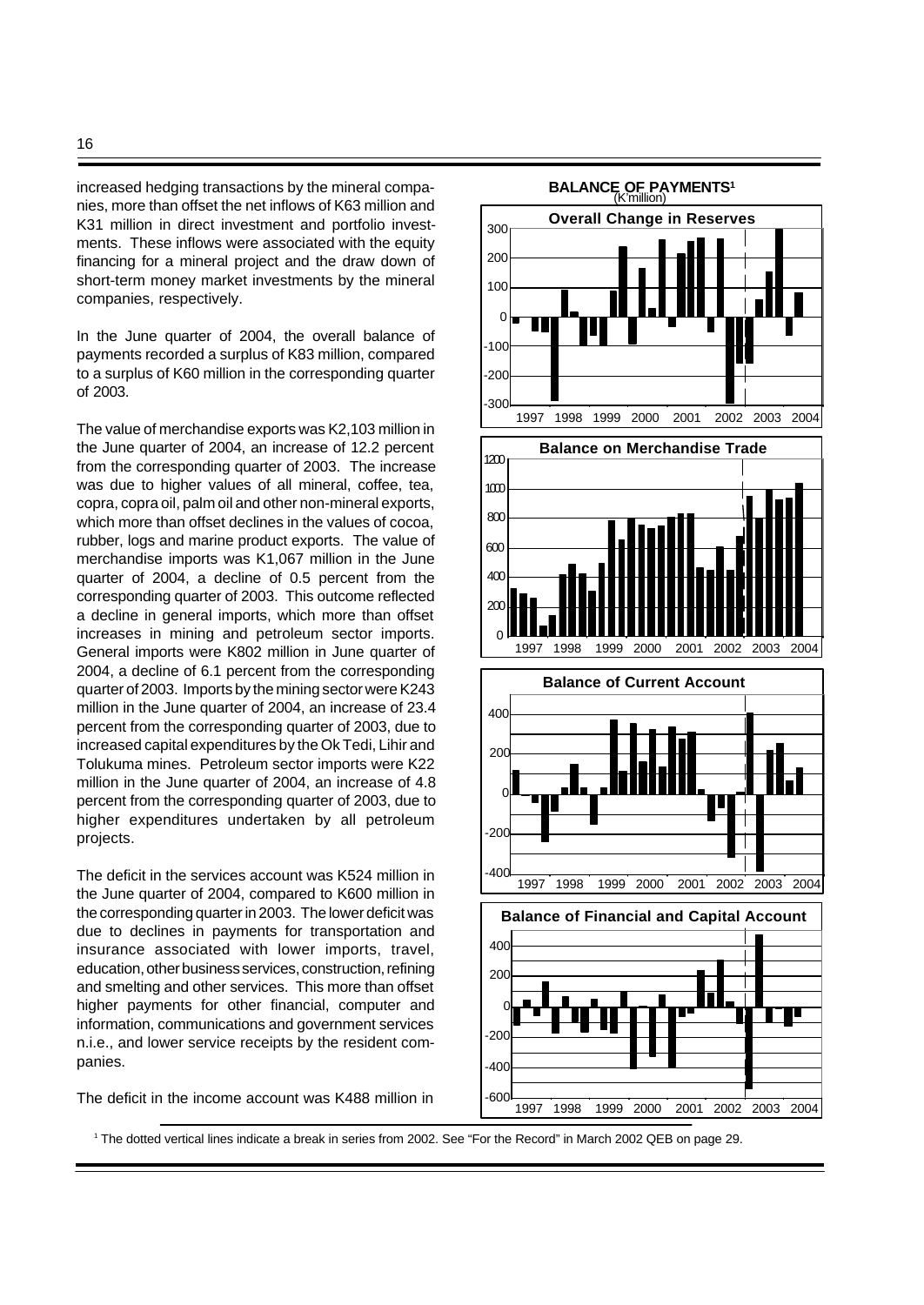the June quarter of 2004, compared to a deficit of K887 million in the corresponding quarter of 2003, due to lower payments for compensation of employees, interest and dividends. This combined with higher interest receipts and more than offset lower receipts from dividend and compensation of employees.

The surplus in the transfers account was K107 million in the June quarter of 2004, compared to a surplus of K296 million in the corresponding quarter of 2003. The lower surplus was the result of higher payments for gifts and grants, tax and licensing fees, combined with a decline in transfer receipts. These more than offset lower payments for superannuation and family maintenance.

As a result of these developments in the trade, services, income and transfers accounts, the current account recorded a surplus of K131 million in the June quarter of 2004, compared to a deficit of K388 million in the corresponding quarter of 2003.

The capital account recorded no transactions during the June quarter of 2004, the same as in the corresponding period of 2003.

The financial account recorded a net outflow of K68 million in the June quarter of 2004, compared to a net inflow of K471 million in the corresponding period of 2003. The net outflow reflected an increase in portfolio investment assets and financial derivatives, which more than offset net inflows of direct and other investments.

The net inflow of K7 million in direct investments reflected the additional equity funding for mineral projects. The net outflow of K324 million in portfolio investment reflected an increase in holding of foreign assets from the purchase of short-term money market instruments by resident mineral companies. The net inflow of K265 million in other investments, mainly included trade credits owed by PNG residents to nonresidents abroad, which more than offset higher net loan repayments by the Government and the private sector.

As a result of these developments, the capital and financial accounts recorded a deficit of K68 million in the June quarter of 2004, compared to a surplus of K471 million in the corresponding period of 2003.

The level of gross foreign exchange reserves at the end

of June quarter 2004 was K1,750.9 (US\$550.2) million, sufficient for 5.0 months of total and 6.7 months of nonmineral import covers.

### **8. MONETARY DEVELOPMENTS**

#### **INTEREST RATES AND LIQUIDITY**

The Bank of Papua New Guinea continued to ease its monetary policy stance during the June quarter of 2004, by reducing the Kina Facility Rate (KFR) by 200 basis points in aggregate to 10.0 percent at the end of June 2004, from 12.0 percent in March 2004. Consistent with the easing stance, Treasury bill rates decreased across all maturities during the June quarter. The 28 day rate decreased from 12.38 percent to 6.90 percent, the 63-day rate from 13.59 percent to 6.76 percent, the 91-day rate from 13.90 percent to 7.02 percent and the 182-day rate from 14.16 percent to 8.26 percent. While the dealing margins for the Repurchase Agreement



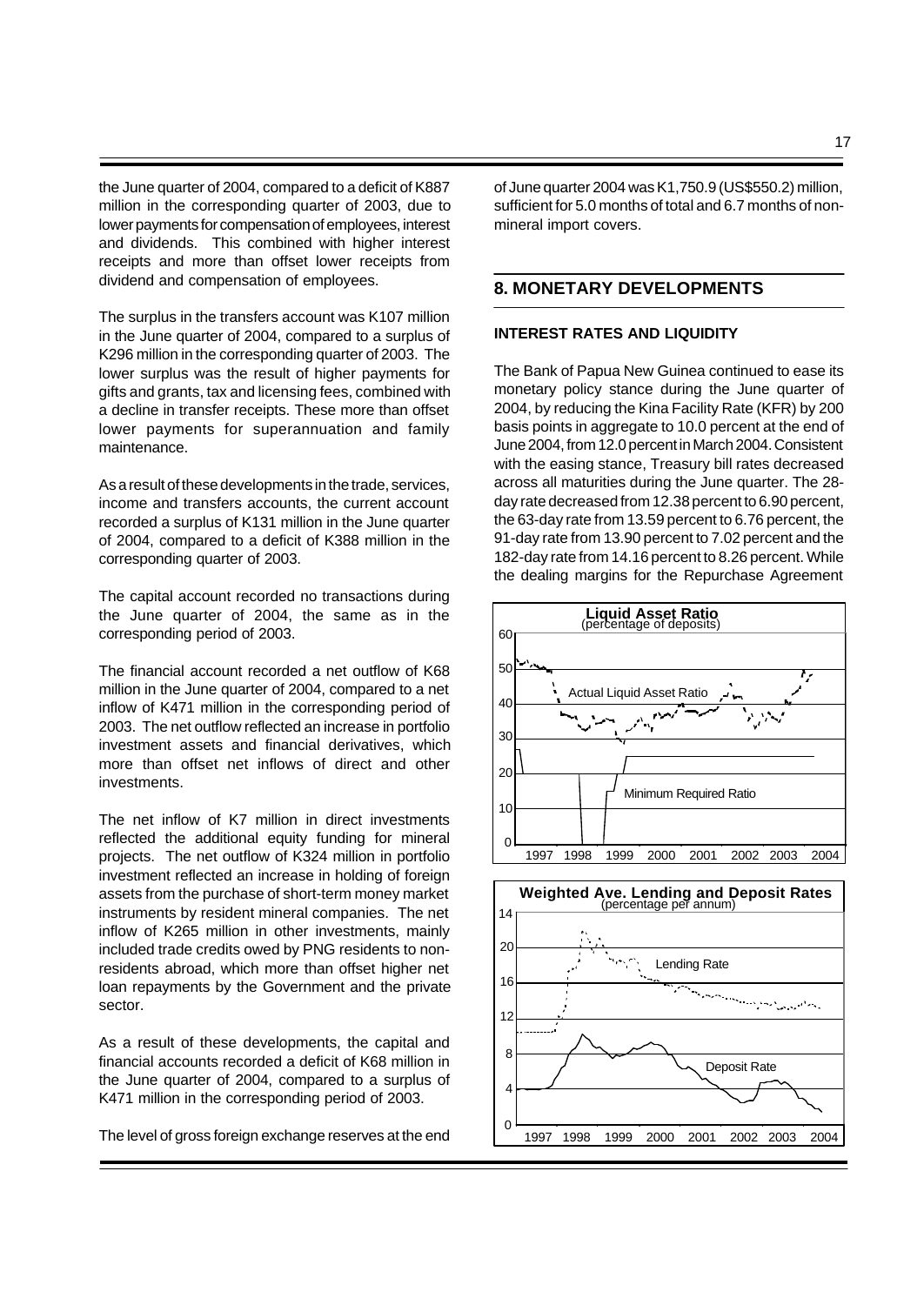Facility (RAF) were maintained at 300 basis points on both sides of the market, the Tap Facility for Treasury bills was closed in May 2004 to allow maturing volumes to be shifted to the auction to smoothen the decline in interest rates.

The Bank continued to utilise its Open Market Operation (OMO) instruments in the conduct of monetary policy during the June quarter of 2004. Treasury bills and RAF were actively utilised to manage the high level of liquidity in the banking system. The volume of trade in the inter-bank market was low during the June quarter of 2004, reflecting the high liquidity levels of commercial banks. The Cash Reserve Requirement (CRR) and the Minimum Liquid Assets Ratio (MLAR) were maintained at 3.00 percent and 25.00 percent, respectively.

Average liquid assets held by the commercial banks increased by 5.8 percent over the second quarter of 2004, following an increase of 6.8 percent in the March quarter. The increase reflected higher holdings of Government securities and deposits with the Central Bank under the RAF. Commercial banks continued to hold the majority of their liquid assets in the form of short-term Government Treasury bills and Inscribed stocks.

The weighted average deposit rates quoted on large term deposits (K500,000 and above) by commercial banks also trended downwards between end of March and June 2004. The 30-day rate declined from 3.88 percent to 3.14 percent, the 60-day rate from 3.06 percent to 2.77 percent, the 90-day rate from 6.25 percent to 2.77 percent, while the 180-day rate remained unchanged at 2.75 percent.

The weighted average rates on total deposits and lending by the commercial banks both declined in the June quarter of 2004. The weighted average deposit rate fell from 2.2 percent in March to 1.5 percent in June, whilst the weighted average lending rate declined from 13.6 percent to 13.3 percent. Over the same period, the weighted average rate on performing loans declined from 14.4 percent to 13.9 percent. All four commercial banks reduced their Indicator Lending Rates (ILRs) over the June quarter of 2004, with the spread declining to 12.25 percent to 13.25 percent.

## **MONEY SUPPLY**

The average level of broad money supply (M3\*) increased by 4.2 percent in the June quarter of 2004, compared

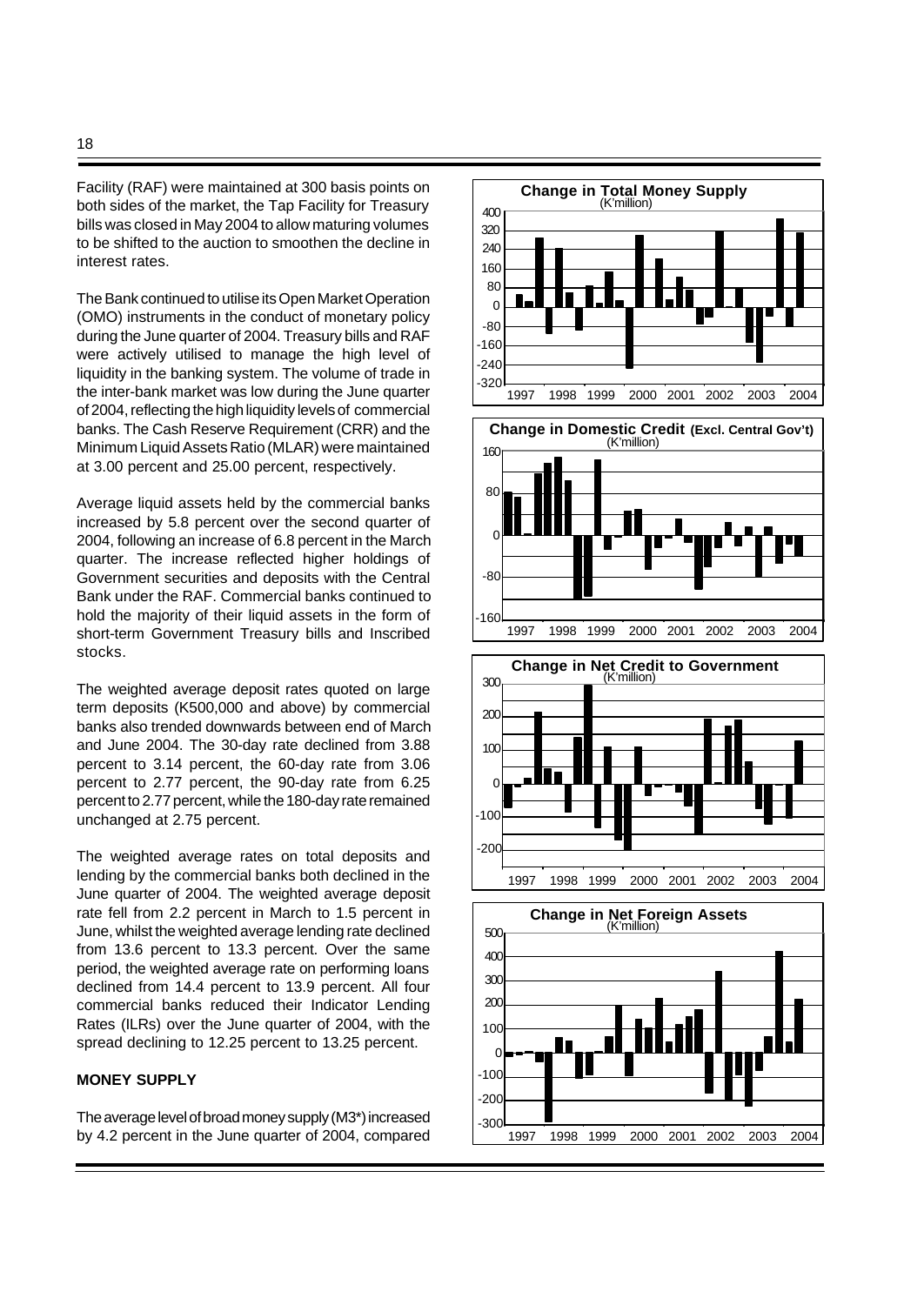to a revised increase of 5.5 percent in the first quarter of 2004. The growth resulted from increases of 10.7 percent and 3.9 percent in average net foreign assets of the banking system and net credit to the Government respectively, which more than offset a decline of 2.9 percent in average net credit to the private sector, official entities and non-monetary financial institutions. Domestic credit outstanding, excluding advances to the Central Government and loans under the Agricultural export commodity price support schemes, decreased by 2.9 percent in the June quarter of 2004, compared to the March quarter of 2004. The average level of the broad monetary base grew by 4.5 percent over the June quarter of 2004, compared to an increase of 5.1 percent in the previous quarter. The increase was due to higher holdings of Government securities, partly reflecting the purchase of new Inscribed stocks issued by the Government.

Net credit to the Government increased by 12.5 percent in the June quarter of 2004, compared to a revised decline of 9.2 percent in the March quarter of 2004. The increase was due to higher holdings of Government securities by the commercial banks, combined with a decrease in deposits. Net foreign assets increased by K220.5 million to K1,874.8 million in the June quarter of 2004, compared to the previous quarter. The growth was due to higher foreign assets of both the Central Bank and commercial banks. The increase by the Central Bank reflected the purchase of foreign exchange and higher mineral tax receipts, while the continued favourable inflow of foreign exchange from export receipts contributed to higher holdings of foreign currency by the commercial banks.

The average level of narrow money supply (M1\*) increased by 9.0 percent in the June quarter of 2004, compared to an increase of 3.8 percent in the March quarter of 2004. The increase was due to the growth in demand deposits, which more than offset a decline in currency in circulation. The average level of quasi money increased by 2.1 percent during the June quarter, following a decline of 1.7 percent in the March quarter of 2004, reflecting increases in both term and saving deposits.

The monthly average level of deposit base of commercial banks increased by 5.1 percent in the June quarter of 2004 to K3,100.2 million, from K2,948.7 million in the March quarter. This represents an annualised rate of growth of 16.2 percent.



### **LENDING**

During the June quarter of 2004, total domestic credit extended by the commercial banks to the private sector, official entities and the non-monetary financial institutions decreased by K39.9 million to K1,442.2 million, compared to a decline of K77.7 million during the corresponding quarter of 2003. Lending to the private sector, official entities and non-monetary financial institutions fell by K21.8 million, K12.5 million and K5.6 million, respectively. The continued decline was due to a lack of demand. There were no repayments under the Government's Agricultural export commodity price support schemes and Small Scale Business Credit Facility (SSBCF), while marginal repayments were made under the European Investment Bank (EIB) Global Loan Facility. The annualised rate of decline in domestic credit, excluding the Central Government and advances under the price support schemes, was 5.5 percent over the first half of 2004. Foreign currency lending to the private sector and official entities was 6.7 percent of total lending to these sectors, compared to 6.1 percent in March 2004, with kina lending accounting for the remainder.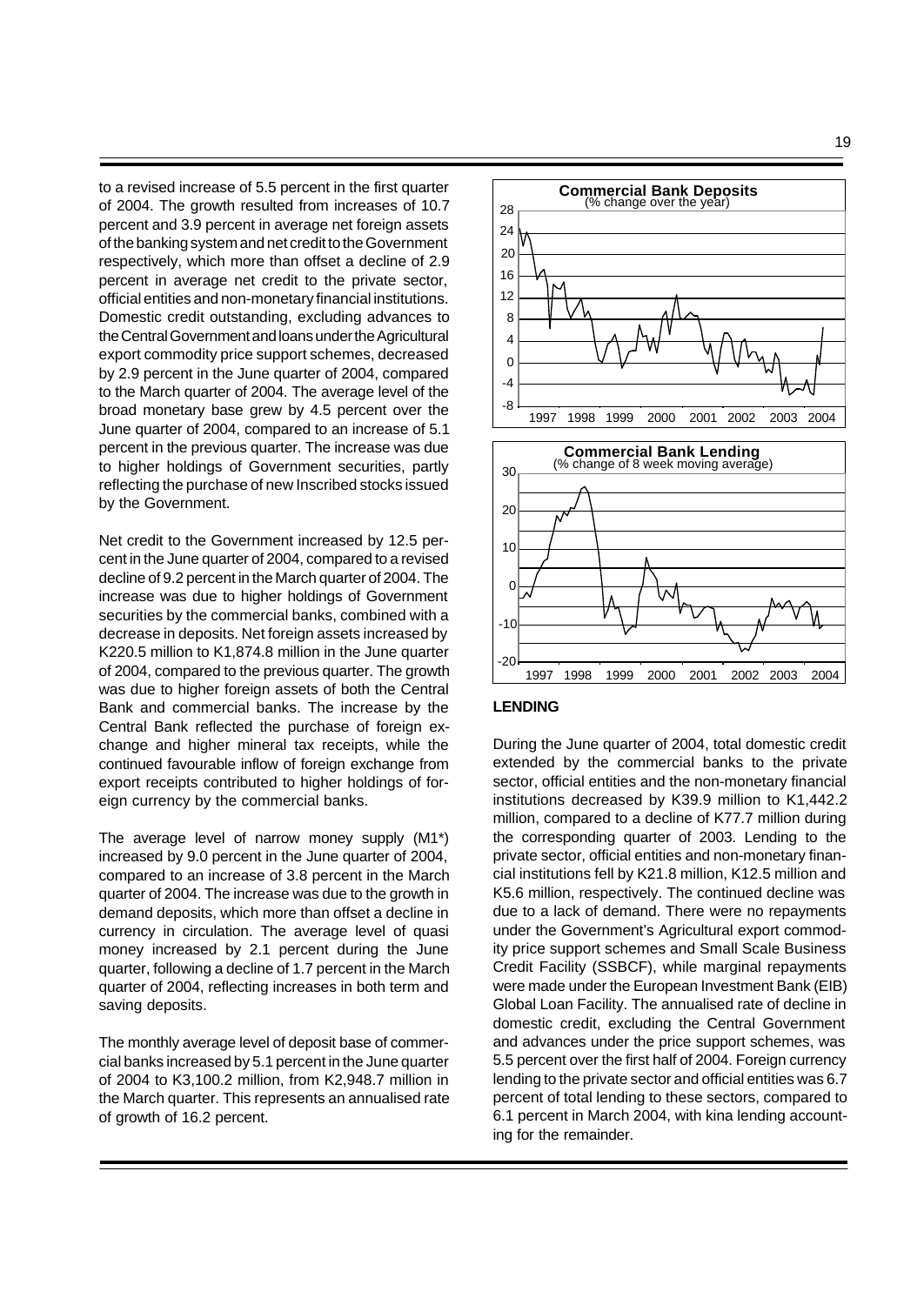The utilisation rate of credit is the ratio of total credit outstanding to total commitments outstanding to the private sector, official entities and non-monetary financial institutions. A higher utilisation rate indicates that firms are more efficient in drawing down funds to meet their operations and minimise commitment fees. Commitments include call and term lending and exclude any other contingent items. The utilisation rate, quarter on quarter, was 85.0 percent in June 2004, compared to 82.6 percent in March 2004. The increase reflects higher utilisation of committed funds.

## **9. PUBLIC FINANCE**

Preliminary estimates of the fiscal operations of the National Government over the six months to June 2004 showed an overall surplus of K157.2 million, compared to a deficit of K18.6 million in the corresponding period in 2003, and represents 1.2 percent of nominal GDP. The surplus was due to higher revenue combined with lower expenditure

Total revenue, including grants during the first six months of 2004 was K1,601.8 million, 12.0 percent higher than the receipts collected in the corresponding period of 2003, and represents 41.8 percent of the budgeted revenue. The increase was attributed to higher collections in all categories of revenue, except the non-tax category.

Total tax revenue amounted to K1,362.7 million, 12.4 percent higher than the receipts collected during the same period in 2003, and represents 48.8 percent of the 2004 budgeted tax receipts. Direct tax receipts totalled K882.6 million, K110.8 million more than the receipts collected over the corresponding period in 2003, and represents 48.5 percent of the budgeted amount. The increase was due to higher personal, company and other direct tax receipts. The growth in personal tax receipts reflects the adjustment in salaries and wages and increased employment by the private sector. The increase in company tax receipts reflected the improvement in profitability by companies because of higher mineral and agricultural production and prices. Other direct taxes increased due to higher receipts from gaming and dividend withholding taxes.

Indirect tax receipts was K480.1 million, 8.9 percent

higher than the corresponding period in 2003, and represents 49.5 percent of the budgeted receipts for 2004. All categories of indirect tax increased except export tax. The increase in excise duties reflected a pick-up in economic activity, while the higher VAT receipts was due to increased audit activities conducted by the Internal Revenue Commission (IRC). Other indirect tax receipts also increased as a result of the 2.0 percent import duty. The decline in the export tax reflected lower log exports.

Total non-tax revenue amounted to K81.8 million, K10.9 million lower than the amount collected in the corresponding period of 2003, and represents 41.8 percent of the budgeted amount. The decrease mainly reflected lower collection of fees from Government departments, which more than offset higher dividend payments from statutory bodies. Foreign grants to June 2004 totalled K157.3 million, compared to K124.9 million in the same period of 2003, due to improved reporting of AusAID funded projects.

Total expenditure over the six months to June 2004 was K1,444.6 million, 0.3 percent lower than in the corresponding period in 2003, and represents 35.8 percent of the budgeted expenditure for 2004. The decrease was due to lower interest payments and tight control on expenditures.

Recurrent expenditure for the first half of 2004 was K1,183.2 million, 1.1 percent lower than in the corresponding period in 2003, and represents 42.9 percent of the 2004 budgeted appropriation. Of this total, K562.5 million relates to National Departmental expenditure, 19.2 percent higher than the amount spent during the corresponding period in 2003, and represents 44.2 percent of the budgeted appropriations. The increase reflects higher wages and salaries and expenses associated with the by-elections. Provincial Government recurrent expenditure was K260.8 million, which is 2.0 percent higher than the expenditure level during the same period in 2003, and represents 42.9 percent of the budgeted amount. The increase was due to higher administrative grants and salaries and wages. Interest payments totalled K254.2 million, K120.7 million lower than the amount paid in the corresponding period in 2003, and reflected lower interest rates on Treasury bills and the appreciation of the kina against the US dollar.

Total development expenditure for the first six months of 2004 was K261.4 million, K9.3 million higher than in the corresponding period of 2003 and represents 20.5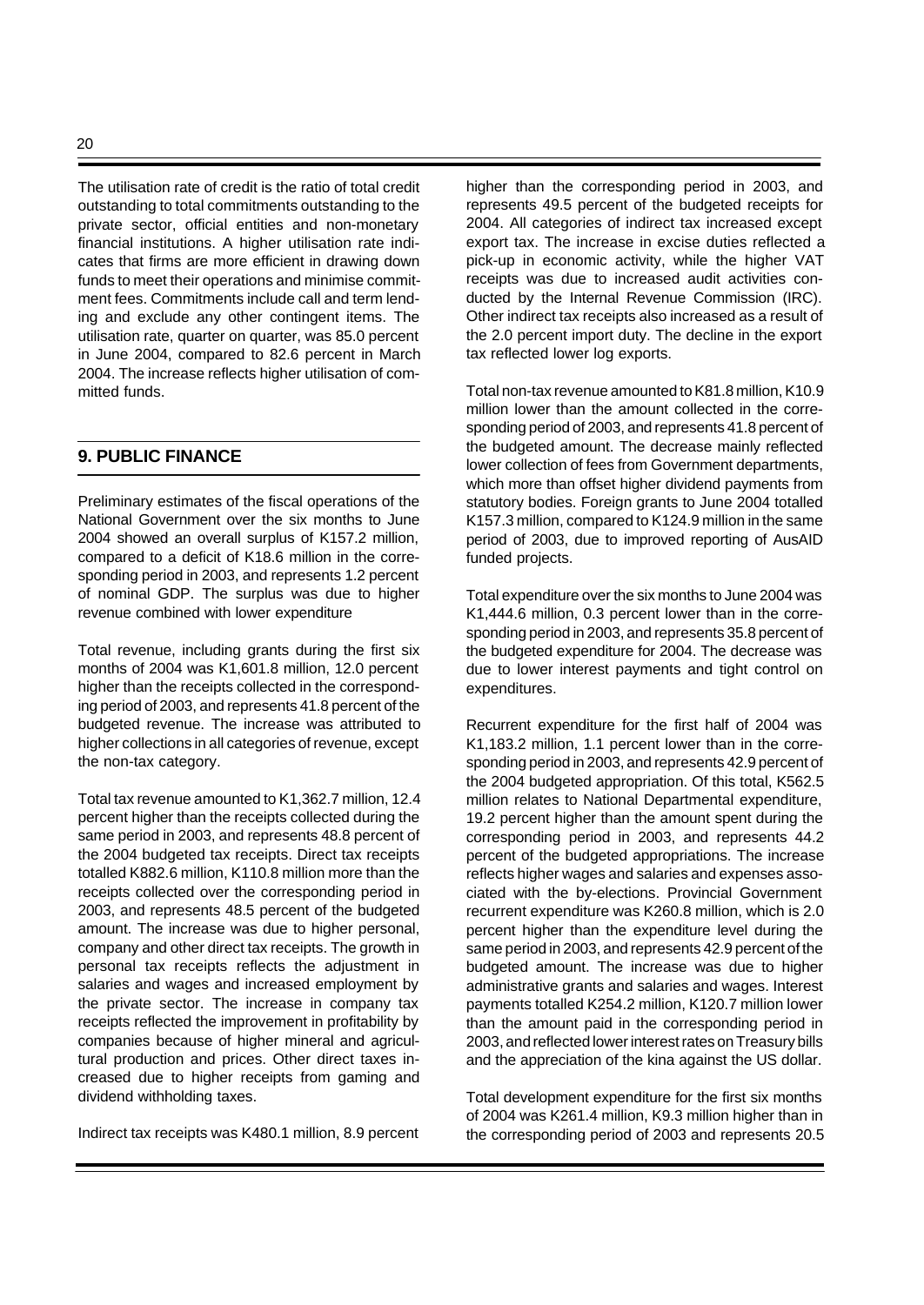percent of the budgeted expenditure for 2004. The increase was partly related to improve reporting of expenditures related to AusAID funded projects.

The budget surplus combined with a net domestic borrowing of K60.5 million was used to repay a net overseas loan of K217.7 million. This comprised of K112.4 million in net concessionary, K15.0 million in commercial and K90.3 million for extraordinary loan sources. Domestic financing was mainly sourced from the non-banking system of K233.2 million, through higher holding of Government securities. This more than offset net repayments by the banking system of K59.2 million and other domestic sources of K113.5 million, which represents the settlement of cheque floats issued in 2003 and proceeds from the sale of Revenue Haus.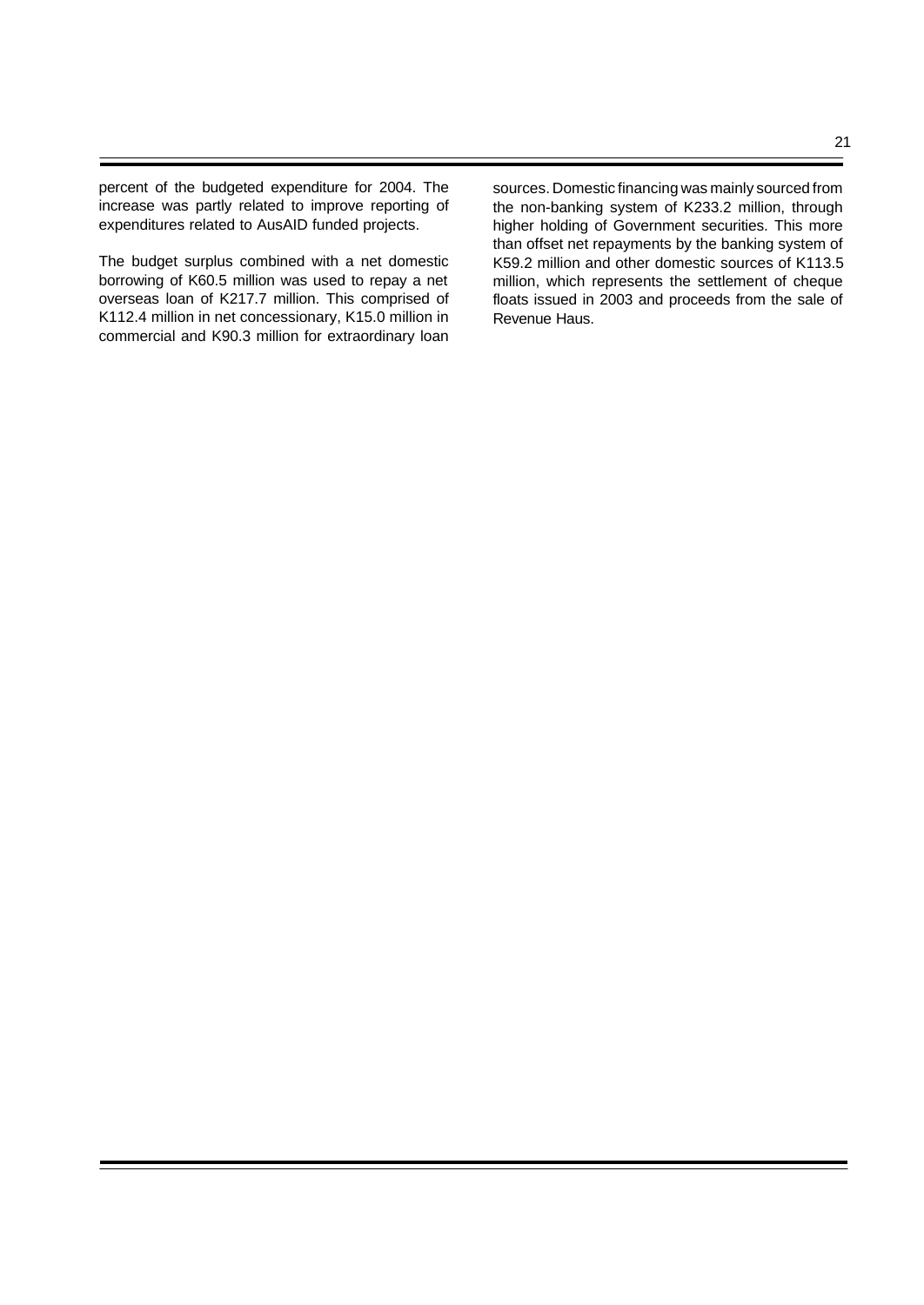### **FOR THE RECORD**

## **MONTHLY KINA FACILITY RATE ANNOUNCEMENTS**

The Central Bank introduced the Kina Facility Rate (KFR) in February 2001, as an official rate to indicate its stance of monetary policy. The KFR is a monthly rate and any changes to it should translate to changes in market interest rates. Changes to the KFR is based on assessment of economic fundamentals consistent with the overall objective of monetary policy of price stability in the economy. From January 2002, the KFR announced by the Bank were;

| 2002 | 07 January             | Maintained at 12.00 %                    |
|------|------------------------|------------------------------------------|
|      | 04 February            | Maintained at 12.00 %                    |
|      | 04 March               | Maintained at 12.00 %                    |
|      | 01 April               | Maintained at 12.00 %                    |
|      | 06 May                 | Maintained at 12.00 %                    |
|      | 03 June                | Maintained at 12.00 %                    |
|      | 01 July                | Maintained at 12.00 %                    |
|      | 05 August              | Increased by 50 basis points to 12.50 %  |
|      | 02 September           | Maintained at 12.50 %                    |
|      | 07 October             | Maintained at 12.50 %                    |
|      | 04 November            | Increased by 150 basis points to 14.00 % |
|      | 02 December            | Maintained at 14.00 %                    |
|      | <b>2003</b> 06 January | Increased by 50 basis points to 14.50%   |
|      | 03 February            | Increased by 50 basis points to 15.00 %  |
|      | 03 March               | Maintained at 15.00 %                    |
|      | 07 April               | Maintained at 15.00 %                    |
|      | 05 May                 | Maintained at 15.00 %                    |
|      | 02 June                | Increased by 100 basis points to 16.00 % |
|      | 07 July                | Maintained at 16.00 %                    |
|      | 04 August              | Reduced by 100 basis points to 15.00 %   |
|      | 01 September           | Maintained at 15.00 %                    |
|      | 06 October             | Reduced by 100 basis points to 14.00 %   |
|      | 03 November            | Maintained at 14.00 %                    |
|      | 01 December            | Maintained at 14.00 %                    |
|      | <b>2004</b> 05 January | Reduced by 100 basis points to 13.00 %   |
|      | 02 February            | Maintained at 13.00 %                    |
|      | 01 March               | Reduced by 100 basis points to 12.00 %   |
|      | 05 April               | Reduced by 100 basis points to 11.00 %   |
|      | 03 May                 | Reduced by 100 basis points to 10.00 %   |
|      | 07 June                | Maintained at 10.00 %                    |

For details of the KFR, see Table 7.2 (S23) of the QEB. KFR announcements prior to January 2002 are reported in the December 2002 QEB.